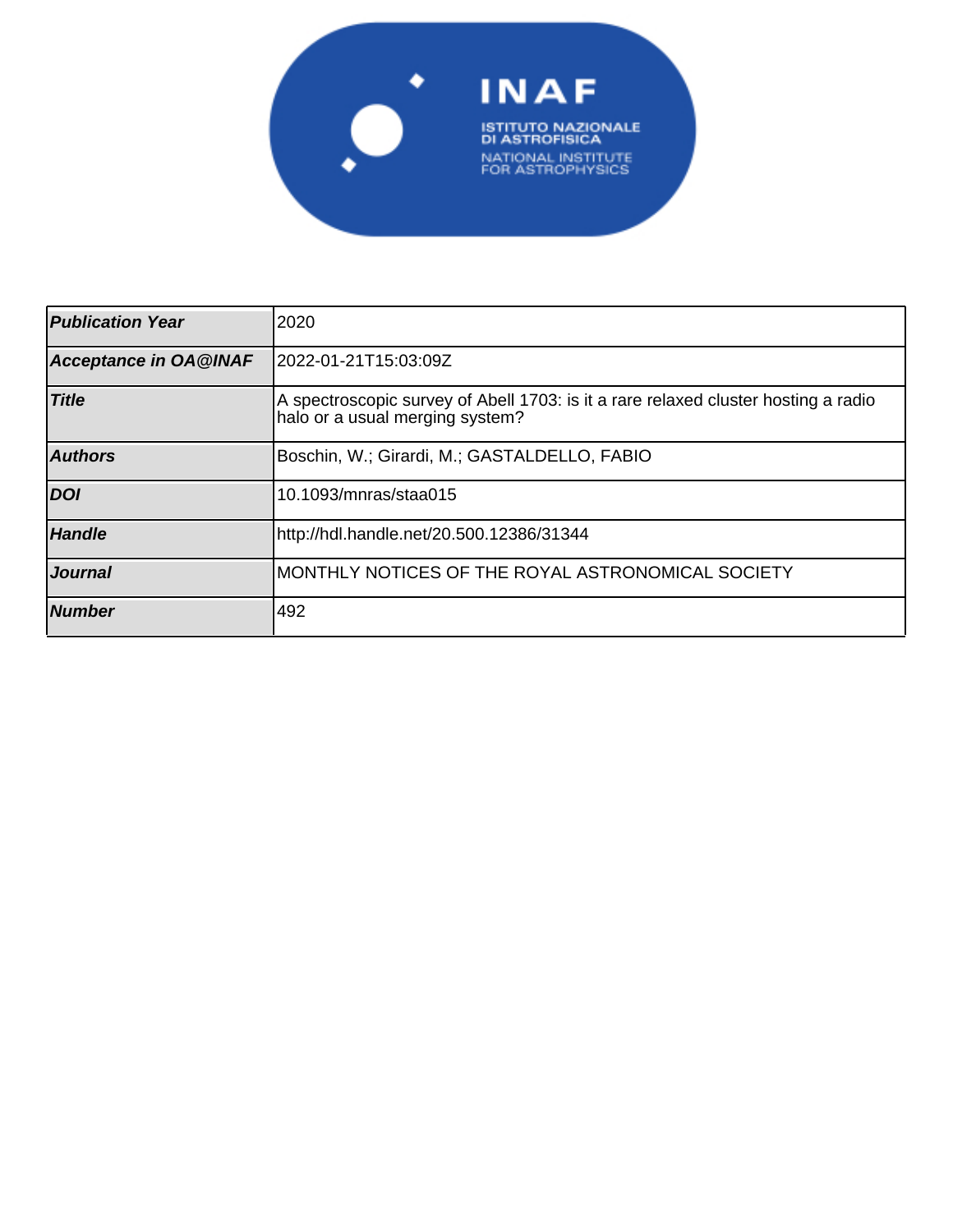# A spectroscopic survey of Abell 1703: is it a rare relaxed cluster hosting a radio halo or a usual merging system?

W. Boschin,  $1,2,3*$  M. Girardi,  $4,5$  and F. Gastaldello<sup>6</sup>

<sup>1</sup> Fundación G. Galilei - INAF (Telescopio Nazionale Galileo), Rambla J. A. Fernández Pérez 7, E-38712 Breña Baja (La Palma), Spain  $^{2}$ Instituto de Astrofísica de Canarias, C/Vía Láctea s/n, E-38205 La Laguna (Tenerife), Spain

 $3$ Departamento de Astrofísica, Univ. de La Laguna, Av. del Astrofísico Francisco Sánchez s/n, E-38205 La Laguna (Tenerife), Spain

 $^4$ Dipartimento di Fisica dell'Università degli Studi di Trieste - Sezione di Astronomia, via Tiepolo 11, I-34143 Trieste, Italy

5 INAF - Osservatorio Astronomico di Trieste, via Tiepolo 11, I-34143 Trieste, Italy

6 INAF - IASF Milano, via E. Bassini 15, 20133, Milano, Italy

Accepted: 2019 December 23; Revised: 2019 November 27; Received: 2019 October 15

#### ABSTRACT

We present the study of the internal dynamics of the intriguing galaxy cluster Abell 1703, a system hosting a probable giant radio halo whose dynamical status is still controversial. Our analysis is based on unpublished spectroscopic data acquired at the Italian Telescopio Nazionale Galileo and data publicly available in the literature. We also use photometric data from the Sloan Digital Sky Survey. We select 147 cluster members and compute the cluster redshift  $\langle z \rangle$  ∼ 0.277 and the global lineof-sight velocity dispersion  $\sigma_v \sim 1300 \text{ km s}^{-1}$ . We infer that Abell 1703 is a massive cluster:  $M_{200} \sim 1-2 \times 10^{15} M_{\odot}$ . The results of our study disagree with the picture of an unimodal, relaxed cluster as suggested by previous studies based on the gravitational lensing analysis and support the view of a perturbed dynamics proposed by recent works based on *Chandra* X-ray data. The first strong evidence of a dynamically disturbed cluster comes from the peculiarity of the BCG velocity with respect to the first moment of the velocity distribution of member galaxies. Moreover, several statistical tests employed to study the cluster galaxies kinematics find significant evidence of substructure, being Abell 1703 composed by at least two or three subclumps probably caught after the core-core passage. In this observational scenario, the suspected existence of a radio halo in the centre of this cluster is not surprising and well agrees with the theoretical models describing diffuse radio sources in clusters.

Key words: Galaxies: clusters: general. Galaxies: cluster: individual: Abell 1703. Galaxies: kinematics and dynamics.

# **INTRODUCTION**

Radio haloes (also giant radio haloes, or GRHs) are diffuse sources found in the central regions of massive  $(M_{200} \gtrsim$  $10^{15}M_{\odot}$ ) galaxy clusters. Extended over volumes of ~1 Mpc<sup>3</sup>, these low surface brightness features ( $\sim$ 1 µJy arcsec<sup>-2</sup> at 1.4 GHz) have no obvious optical counterparts and roughly follow the intracluster medium (ICM) mass distribution. Their synchrotron steep-spectrum  $(S(v) \sim v^{-\alpha}; \alpha > 1)$  reveals the existence of a population of relativistic electrons and largescale magnetic fields spread throughout the ICM (see, e.g., Feretti et al. 2012 for a review).

Until recently, GRHs were always discovered in merging clusters (e.g. van Weeren et al. 2019). Indeed, in the hierarchical scenario of cosmic structure formation, it is a common fact that galaxy groups and subclusters merge together into massive clusters. These processes release enormous amounts of gravitational energy (as large as  $10^{64}$  erg; Sarazin 2002) and induce turbulence in the ICM, which is considered the key mechanism able to accelerate particles to relativistic energies (e.g. Brunetti & Jones 2015).

However, in the last years this picture got more complicated following the discovery of diffuse radio emission in several dynamically relaxed clusters. The first, impacting, case was the extended radio source found in the cluster CL1821+643 (*z* ∼ 0.296; Bonafede et al. 2014, Boschin et al. 2018), whose size, location and power resemble that of typical GRHs despite the absence of any merging process responsible for its formation. Indeed, this case is not unique, since diffuse radio sources not powered by major mergers

<sup>⋆</sup> E-mail: boschin@tng.iac.es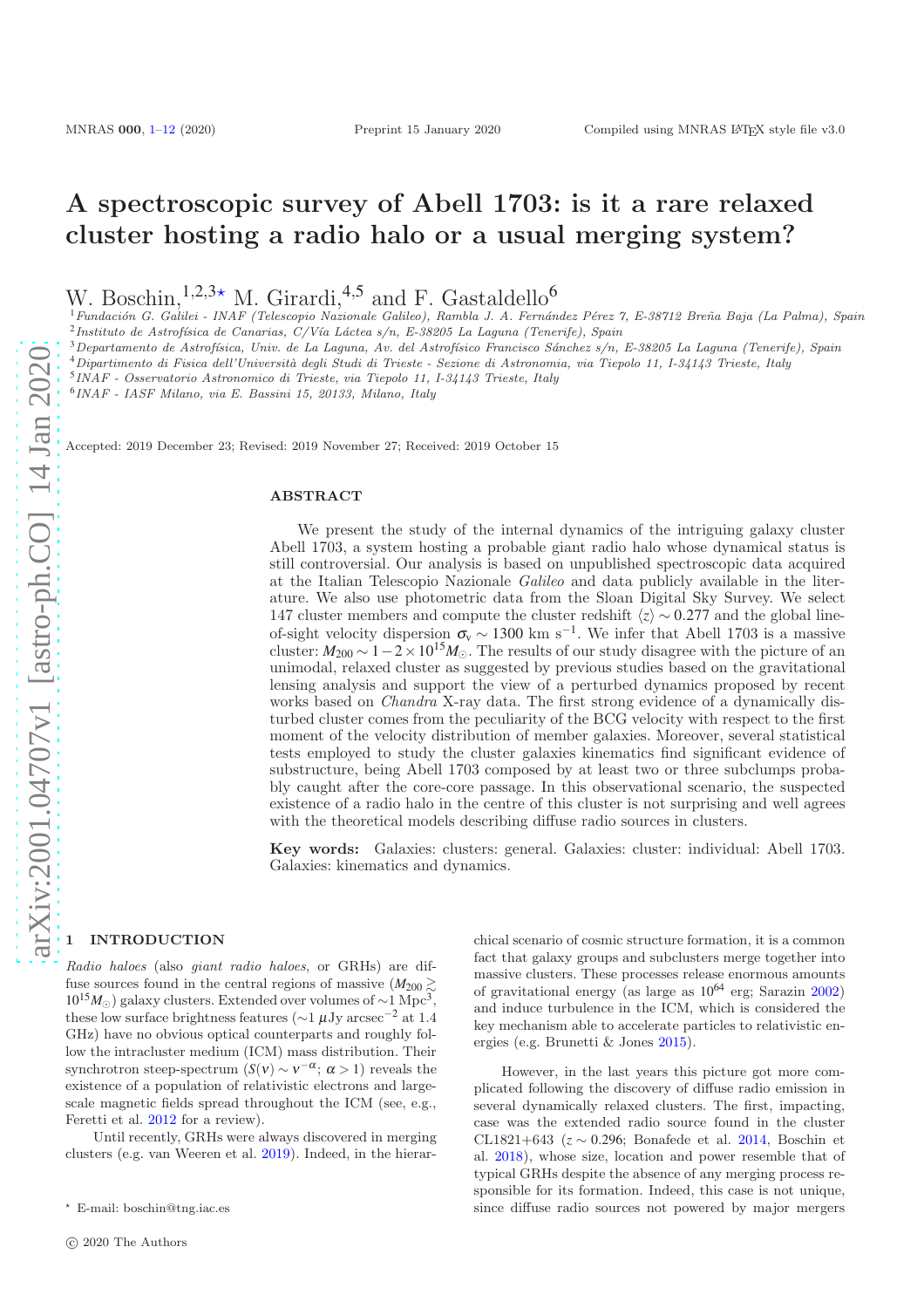have been recently discovered in more clusters in the redshift range 0.1-0.3. For instance, Abell 2390 and Abell 2261 (Sommer et al. 2017) are two more examples of cool-core clusters with Mpc-scale radio sources. Intriguing are also the cases of PSZ1G139.61+24 and Abell 2142. The first one hosts both a mini-halo (a feature tipically found in coolcore relaxed systems, e.g. Gitti et al. 2018) and an underluminous and ultrasteep spectrum radio halo (Savini et al. 2018a). Abell 2142, on its hand, is affected by minor merging activity, as suggested by the cold fronts detected in its ICM. However, as in the case of  $PSZ1G139.61+24$ , it also exhibits a double-component extended radio emission (Venturi et al. 2017), with a spectral steepness increasing in the outer regions. These two last examples could be hybrid sources, with mini-halos evolving into GRHs or viceversa (van Weeren et al. 2019). It is expected that the number of these "intermediate" cases will increase considerably in the near future thanks to observational facilities like LOFAR (van Haarlem et al. 2013).

Taking into account this new framework, in this paper we focus on Abell 1703 (hereafter A1703; Abell 1958, Abell et al. 1989), a system at *z* ∼ 0.28 (Allen et al. 1992) whose dynamical status and radio properties might look like the ones of CL1821+643. In fact, several authors claim the possible existence of a radio halo in this cluster. The first hint comes from Owen et al. (1999; see their Table 2), who include A1703 in a list of nine clusters with diffuse radio emission. Indeed, A1703 is the brightest source in Owen et al. sample. More recently, the analysis of archival VLA data at 1.4 GHz showed some evidence of diffuse emission in the central region of the cluster (Govoni 2018, priv. comm.; see also our Fig. 1) despite contamination by radio pointlike sources (see Rizza et al. 2003 and our Sect. 2.1). Finally, Wilber (2018) highlights the presence in A1703 of possible radio halo emission at lower frequencies (120-168 MHz) in the LOFAR Two-Metre Sky Survey (LoTSS). This evidence is also confirmed by Savini et al. (2018b) in their Figure 8, where the contour levels at 144 MHz from LOFAR suggest the existence of a diffuse source in the location of the cluster.

On the other hand, the picture of A1703 that emerges at other wavelengths is controversial and suggest conflicting interpretations about the real dynamical status of this cluster. From the optical point of view A1703 is one of the richest clusters in the photometric catalogue of the SDSS (e.g. Koester et al. 2007) and presents a dominant giant elliptical cD galaxy in its centre (the brightest cluster galaxy; hereafter BCG). Moreover, this cluster shows impressive strong gravitational lensing features (Hennawi et al. 2008) which allowed to reconstruct its internal mass profile. For instance, Limousin et al. (2008), based on imaging data both from space (HST) and ground (Subaru), identified 13 systems forming highly-magnified images. Thanks to spectroscopic (from Keck) and photometric redshifts of these images they found that all the lensing systems can be reproduced by a single NFW (Navarro et al. 1997) profile for the dark matter, thus suggesting that A1703 is a regular, unimodal cluster. A follow-up study by Richard et al. (2009) based on further Keck spectroscopic measurements for seven multiple sources reinforced the evidence that A1703 is a relaxed cluster. More studies based on strong and/or weak gravitational lensing analysis also provided estimates of the cluster mass and the NFW concentration parameter. Even though the results are quite discordant, they all coincide that A1703 is a massive system:  $M_{\text{vir}} \simeq 1.1 - 2 \times 10^{15} M_{\odot}$  and  $c_{\text{vir}} \simeq 3.3 - 7.1$  (Oguri et al. 2009, Zitrin et al. 2010, Oguri et al. 2012).

Such a large mass is also consistent with estimates derived from Planck observations of the thermal Sunyaev-Zeldovich effect. In fact, based on measurements of the Compton parameter *Y* and the  $Y - M_{500}$  scaling relation of Arnaud et al. (2010), the Planck Collaboration (2016) reports an hydrostatic mass  $M_{500}^{SZ} = 6.76_{-0.37}^{+0.35} \times 10^{14} M_{\odot}$ , which corresponds to  $M_{\text{vir}} \gtrsim 1 \times 10^{15} M_{\odot}$  assuming a NFW profile for the mass distribution.

As for the X-ray band, Piffaretti et al. (2011) report a measurement of the X-ray luminosity of A1703 from ROSAT data:  $L_X(R < R_{500} = 1.07 \text{ Mpc}) = 5.42 \times 10^{44} \text{ erg s}^{-1}$  in the 0.1-2.4 keV band. Using eq. 10 of Böhringer et al.  $(2014)$ , this luminosity translates to a mass estimate  $M_{200} \gtrsim 1 \times 10^{15} M_{\odot}$  (in our cosmology, see below), again indicative of a massive cluster. Very recently, Ge et al. (2019) used unpublished Chandra archival data to compute the temperature of the ICM within 0.15-0.75  $R_{500}$ :  $kT_{\text{X}} = 9.63 \pm 0.75$  keV. These data show that the ICM is elongated in the SSE-NNW direction (see contours in Fig. 1). However, despite the absence of obvious bimodality or more complex substructure, Ge et al. (2019) also report hints of a disturbed dynamics according to the measurements of several X-ray morphological parameters (see their Table 5) and their locations in the morphological planes of Cassano et al. (2010) and Mantz et al. (2015).

Taking into account the scenarios described by studies based on gravitational lensing and X-ray data, it is important to definitively establish whether A1703 is an anomalous relaxed cluster hosting diffuse radio emission or a common merging system. An exhaustive analysis of the kinematics of the cluster galaxy population could have the last word on the true dynamical status of this cluster. Moreover, this analysis would allow to study the possible presence of a merger along the line of sight, which would be difficult if not impossible to detect in the X-ray band. In fact, the spatial and kinematical study of member galaxies represent an effective tool to reveal substructures in clusters and put in evidence pre-merging subgroups or merger remnants (e.g. Boschin et al. 2004; Boschin et al. 2013).

With this context in mind, we used archival spectroscopic data obtained at the Italian Telescopio Nazionale Galileo (TNG) in order to perform the first dynamical analysis of this cluster based on member galaxies. These data sample the central ∼1 Mpc size region of the cluster characterized by the diffuse X-ray and radio emissions. More data found in the NED Database, most of which obtained by Bayliss et al. (2014; hereafter B14) through spectroscopic measurements with MMT/Hectospec, allowed us to extend our spectroscopic sample to cover a wider area around the cluster (see Fig. 2).

This paper is organized as follows. Sect. 2 describes the TNG observations and data reduction and presents the velocity catalogue. In Sect. 3 we describe our member selection procedure. Sect. 4 and 5 explain the results of the analysis of the cluster structure. Finally, in Sect. 6, we discuss our results and present a portrait of the dynamical status of A1703.

Unless otherwise stated, we indicate errors at the 68% confidence level (hereafter c.l.). Throughout this paper, we use  $H_0 = 70 \text{ km s}^{-1} \text{ Mpc}^{-1}$  in a flat cosmology with  $\Omega_m = 0.3$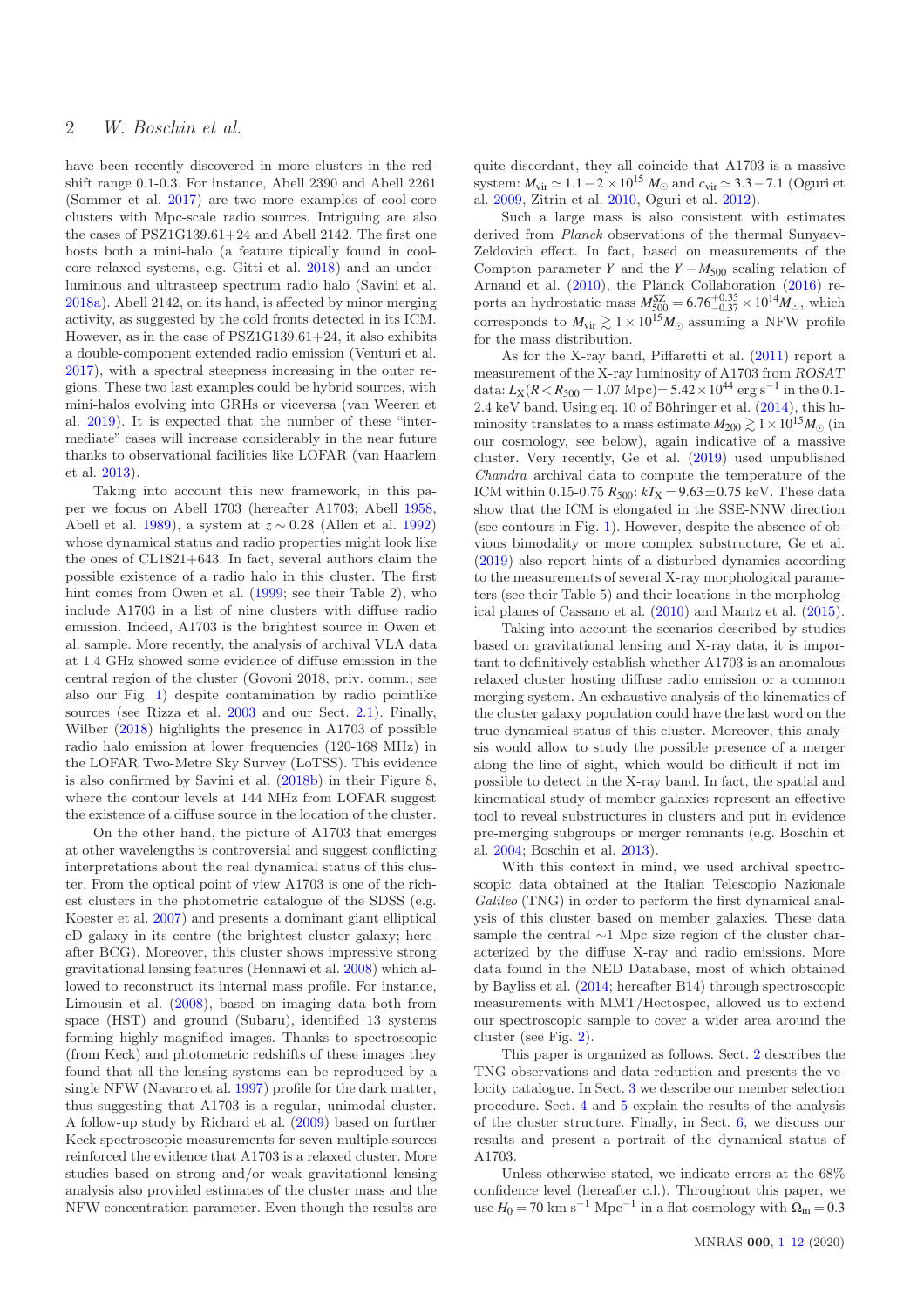

Figure 1. A multiwavelength picture of the cluster A1703. The gray-scale image in the background corresponds to the optical *r*-band (CFHT/Megaprime archival data). Blue thin contours show the cluster X-ray emission in the 0.5-2 keV band (from Chandra archival image ID 16126; Texp: 48 ks). Thick red contours are the contour levels of a VLA 1.4 GHz low-resolution image (courtesy F. Govoni; from archival VLA observation program AM 469). Numbers highlight member galaxies mentioned in the text. The green circle is the BCG (ID 141; see Table 1).

and  $\Omega_{\Lambda} = 0.7$ . In the adopted cosmology, 1' corresponds to  $\sim 253$  kpc at the cluster redshift.

# 2 GALAXY DATA AND VELOCITY **CATALOGUE**

We used unpublished spectroscopic data stored in the TNG archive (http://archives.ia2.inaf.it/tng) taken in May 2010

(program A21TAC 50; PI: F. Gastaldello). These data consist of five MOS masks mainly sampling the central region of the cluster. Another mask was taken in June 2016 during a technical night. In particular, this last mask allowed to obtain the spectrum of the BCG. For all the six masks we used the LR-B Grism of the instrument DOLoRes<sup>1</sup> and

<sup>1</sup> http://www.tng.iac.es/instruments/lrs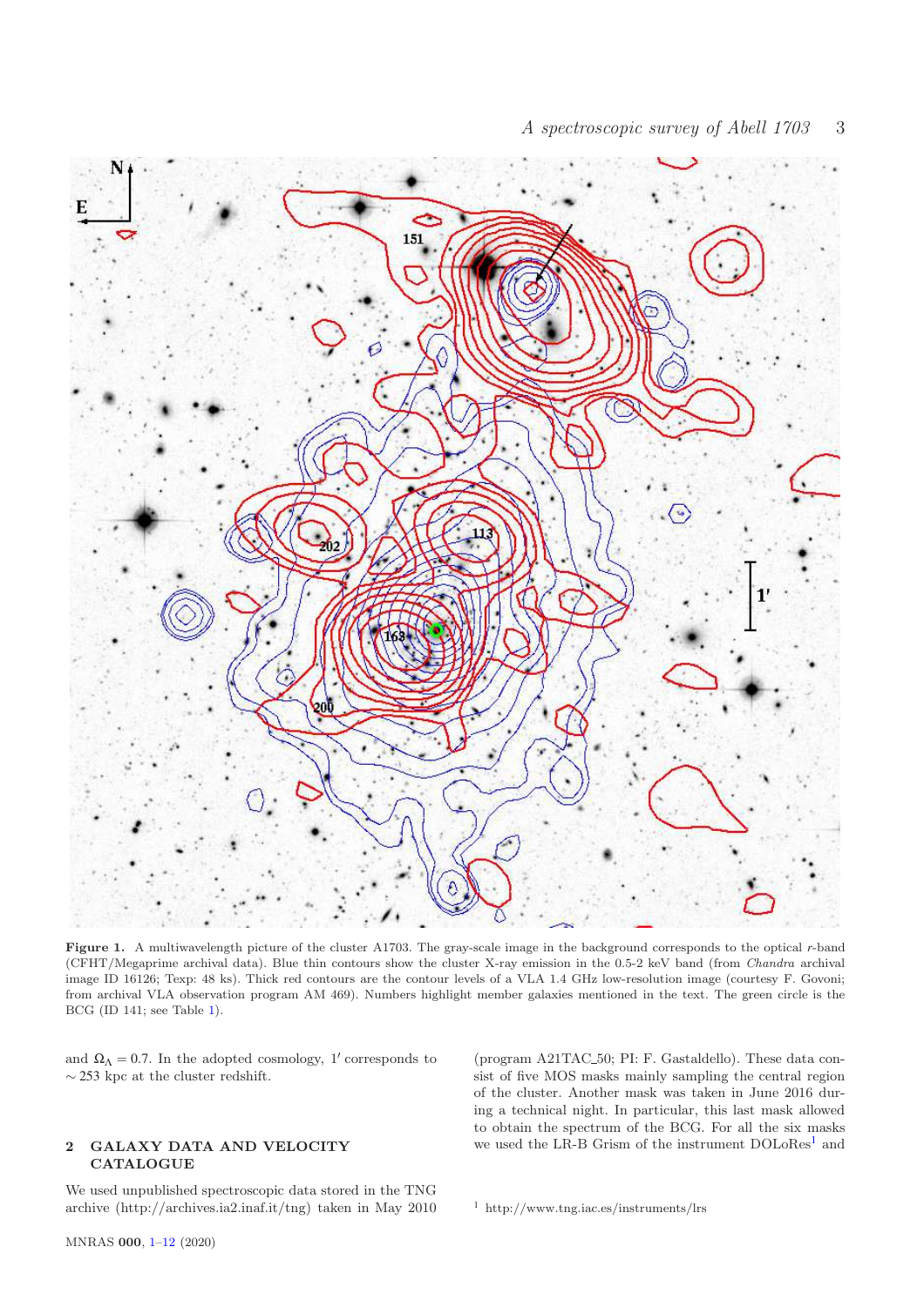

Figure 2. *r*-band wide field image (CFHT/Megaprime archival data) of the cluster A1703 showing the positions of all the galaxies of our spectroscopic catalogue. Circles and squares indicate cluster members and nonmember galaxies, respectively. Red symbols refer to galaxies observed at the TNG (see text and Table 1). Top right inset is a zoom on the central region of the cluster.

obtained spectra for 131 objects. The total exposure times varied from 3600s to 7200s.

We used standard IRAF tasks to reduce the spectra and adopted the cross-correlation technique (Tonry & Davis 1979) to compute redshifts for 104 targets. For 18 galaxies we obtained multiple redshift determinations. They allowed us to obtain a better estimate for the redshift errors. In particular, we found that the nominal cross-correlation errors are underestimated and multiplied them by a factor 2.5 (see Girardi et al. 2011 for details of the redshift computation and their errors). For another five galaxies (IDs. 117, 152, 154, 162 and 180; see Table 1), their redshifts were computed by measuring the wavelengths of the emission lines in their spectra.

In order to extend our spectroscopic sample to the outskirts of the cluster, we searched the NED database for galaxies with known redshift in the field of A1703. We found 184 objects within a radius of ∼20′ from the cluster centre. Most of these objects (177) come from B14, ten of which are in common with our TNG data. To check for eventual systematic deviations, we performed a straight-line fit to the TNG and B14 redshift measurements taking into account the errors on both data sets (see Chapter 15.3 of Press et al. 2007). We find an intercept= $(-2 \pm 8) \times 10^{-3}$ and a slope=1.01 $\pm$ 0.03 with a  $\chi^2$  probability=0.52. Thus, we added the remaining 167 B14 galaxies and seven NED galaxies to our sample.

Our final spectroscopic catalogue includes 278 galaxies. The field of A1703 is covered by the SDSS. Its galaxy catalogue also provides us complete photometric information for all the galaxies of the spectroscopic sample in the magnitude bands *g*, *r*, and *i*.

Table 1 lists the velocity catalogue (see also Fig. 2): identification number of each galaxy, ID (Col. 1); redshift source (Col. 2; T:TNG, L:NED, B:B14); right ascension and declination,  $\alpha$  and  $\delta$  (J2000, Col. 3); (dereddened) SDSS  $r$ magnitude (Col. 4); heliocentric radial velocities,  $V = cz \odot$ (Col. 5) with errors,  $\Delta V$  (Col. 6).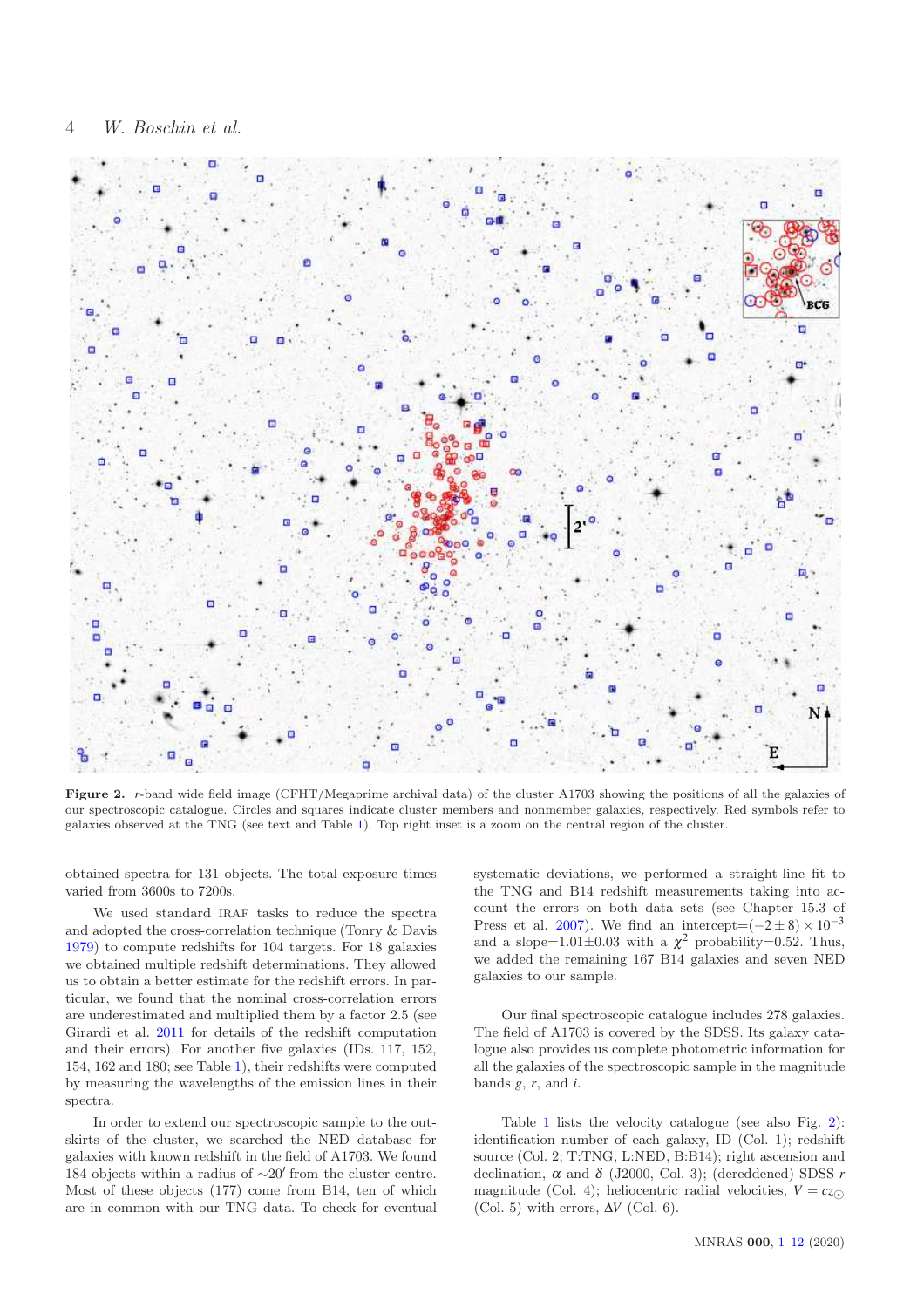Table 1. Velocity catalogue of 278 spectroscopically measured galaxies in the field of A1703. IDs in italics refer to nonmember galaxies. Galaxy ID 141 (in boldface) is the BCG.

| ID  | Source | $\alpha$ , $\delta$ (J2000)        | r     | $\bar{V}$ | $\Delta V$ |
|-----|--------|------------------------------------|-------|-----------|------------|
|     |        |                                    |       | (km)      | $s^{-1}$ ) |
| 001 | B      | 13 13 13.66, +51 48 48.1           | 21.09 | 142509    | 69         |
| 002 | B      | 13 13 16.19, +52 03 34.4           | 21.46 | 166775    | 96         |
| 003 | B      | 13 13 16.50, +51 41 17.8           | 20.03 | 116430    | 27         |
| 004 | B      | 13 13 21.13, +51 57 26.5           | 20.64 | 126545    | 36         |
| 005 | B      | 13 13 21.59, +51 46 30.6           | 18.98 | 70250     | 30         |
| 006 | B      | 13 13 22.20, +51 55 51.6           | 20.70 | 90154     | 54         |
| 007 | B      | 13 13 22.63, +51 52 35.9           | 20.70 | 107578    | 75         |
| 008 | B      | 13 13 25.19, +51 49 53.9           | 18.84 | 115294    | 18         |
| 009 | B      | 13 13 25.56, +51 44 31.7           | 20.73 | 114710    | 39         |
| 010 | B      | 13 13 27.59, +51 49 33.9           | 20.61 | 115480    | 111        |
| 011 | B      | 13 13 31.36, +51 47 39.4           | 20.99 | 86817     | 66         |
| 012 | B      | 13 13 32.20, +52 03 01.7           | 20.67 | 147285    | 39         |
| 013 | B      | 13 13 34.59, +51 40 21.1           | 21.18 | 155562    | 54         |
| 014 | B      | 13 13 35.50, +51 53 48.3           | 21.72 | 116685    | 33         |
| 015 | B      | 13 13 37.34, +51 47 28.3           | 21.10 | 189304    | 57         |
| 016 | B      | $13\; 13\; 43.03, +51\; 46\; 48.6$ | 20.64 | 124402    | 54         |
| 017 | B      | 13 13 45.96, +51 51 02.8           | 20.27 | 114620    | 63         |
| 018 | B      | 13 13 46.21, +51 42 28.5           | 19.13 | 83693     | 33         |
| 019 | B      | 13 13 46.53, +51 43 39.1           | 20.76 | 125199    | 33         |
| 020 | B      | 13 13 46.65, +51 51 46.1           | 19.90 | 154438    | 27         |
| 021 | B      | 13 13 47.76, +51 56 13.8           | 20.12 | 101459    | 51         |
| 022 | B      | 13 13 48.24, +51 57 09.2           | 20.97 | 116841    | 84         |
| 023 | B      | 13 13 51.79, +51 59 46.9           | 19.49 | 102676    | 33         |
| 024 | B      | $13$ 13 52.32, $+51$ 39 31.1       | 19.85 | 83369     | 39         |
| 025 | B      | 13 13 54.87, +51 38 42.0           | 20.46 | 87818     | 45         |
| 026 | B      | 13 13 58.50, +51 46 30.0           | 19.59 | 82845     | 30         |
| 027 | B      | 13 14 01.35, +51 57 06.0           | 23.47 | 88999     | 84         |
| 028 | B      | 13 14 03.13, +51 45 47.5           | 20.70 | 143175    | 69         |
| 029 | B      | 13 14 04.11, +51 58 47.1           | 17.61 | 17850     | 150        |
| 030 | B      | 13 14 07.66, +51 55 57.6           | 20.65 | 82893     | 60         |
| 031 | B      | 13 14 08.32, +51 38 55.1           | 20.28 | 143490    | 42         |
| 032 | B      | 13 14 09.91, +51 54 27.6           | 17.03 | 17982     | 150        |
| 033 | B      | $13$ 14 $10.21, +51$ 59 34.0       | 15.34 | 9875      | 150        |
| 034 | B      | 13 14 11.77, +52 04 28.2           | 19.49 | 83207     | 36         |
| 035 | B      | 13 14 14.92, +51 59 20.6           | 20.54 | 81654     | 48         |
| 036 | B      | 13 14 15.76, +51 47 25.5           | 20.39 | 84610     | 42         |
| 037 | B      | 13 14 16.22, +51 39 20.6           | 21.10 | 151044    | 45         |
| 038 | B      | 13 14 16.99, +51 41 18.2           | 17.37 | 30336     | 150        |
| 039 | B      | 13 14 17.60, +51 50 45.7           | 20.69 | 84365     | 42         |
| 040 | B      | 13 14 17.76, +51 57 03.2           | 15.98 | 17586     | 150        |
| 041 | B      | 13 14 17.93, +51 59 45.5           | 18.29 | 230894    | 150        |
| 042 | B      | $13$ 14 20.11, $+51$ 59 09.1       | 20.87 | 103548    | 63         |

# 2.1 Notable galaxies

A1703 is dominated by the galaxy ID 141 (the BCG). It is by far the brightest cluster member, being the magnitude difference with the second brightest member galaxy  $\sim$ 1.3. Its colours  $(g - r = 1.58$  and  $r - i = 0.59$ ) well match the red sequences of cluster early-type galaxies (see our analysis of Sect. 5.2.1) and, consistently, its optical spectrum is that of an elliptical galaxy free of emission lines.

The field of A1703 is populated by several pointlike radio sources. Rizza et al. (2003; see their Table 3) report six sources from high spatial resolution (∼1.5′′) VLA images at 20 cm. The counterparts of five of them are the member galaxies IDs. 113, 151, 163, 200 and 202 (see Fig. 1). The



Figure 3. Redshift histogram of the galaxies of our spectroscopic sample. The solid red line histogram highlights the 170 galaxies assigned to A1703 by the 1D-DEDICA method. The distribution of the final 147 member galaxies with the indication of the BCG redshift is shown in the inset plot.

sixth one (n. 5 in Table 3 of Rizza et al. 2003), at ∼5.7′ SW of the BCG, is not listed in our spectroscopic catalogue. Since its photometric redshift is 0.24±0.04 (from the SDSS), it is unclear whether it is a cluster member or a foreground object. Finally, at ∼5 ′ NNW of the BCG there is another strong radio source whose possible optical counterpart (highlighted by a black arrow on the top of Fig. 1) is also visible in the Xray Chandra Image. Due to its faint magnitude (*r* ∼23 from CFHT/Megaprime archival data) we argue that this object is a background AGN.

#### 3 REMOVAL OF NONMEMBERS

The removal of nonmember galaxies was performed by using the two-step method called " $P+G$ " (see, e.g. Biviano et al. 2013), which combines the 1D adaptive-kernel method DEDICA (1D-DEDICA; Pisani 1993) and the "shifting gapper" method (Fadda 1996). For the centre of A1703 we adopted the position of the BCG  $(RA=13<sup>h</sup>15<sup>m</sup>05<sup>s</sup>24,$ Dec. = +51°49′02.6", see Table 1). The 1D-DEDICA method detected A1703 as a peak in the velocity space populated by 170 galaxies (see Fig. 3). Then, we rejected 23 galaxies from this provisional list of cluster members by using the "shifting gapper", which combines the spatial and velocity information. The final sample contains 147 member galaxies (87 of which observed at the TNG), whose projected phase space is shown in Fig. 4.

# 4 GLOBAL PROPERTIES OF THE VELOCITY DISTRIBUTION

The biweight routines by Beers et al. (1990) provide robust estimates of the first moments of the velocity distribution.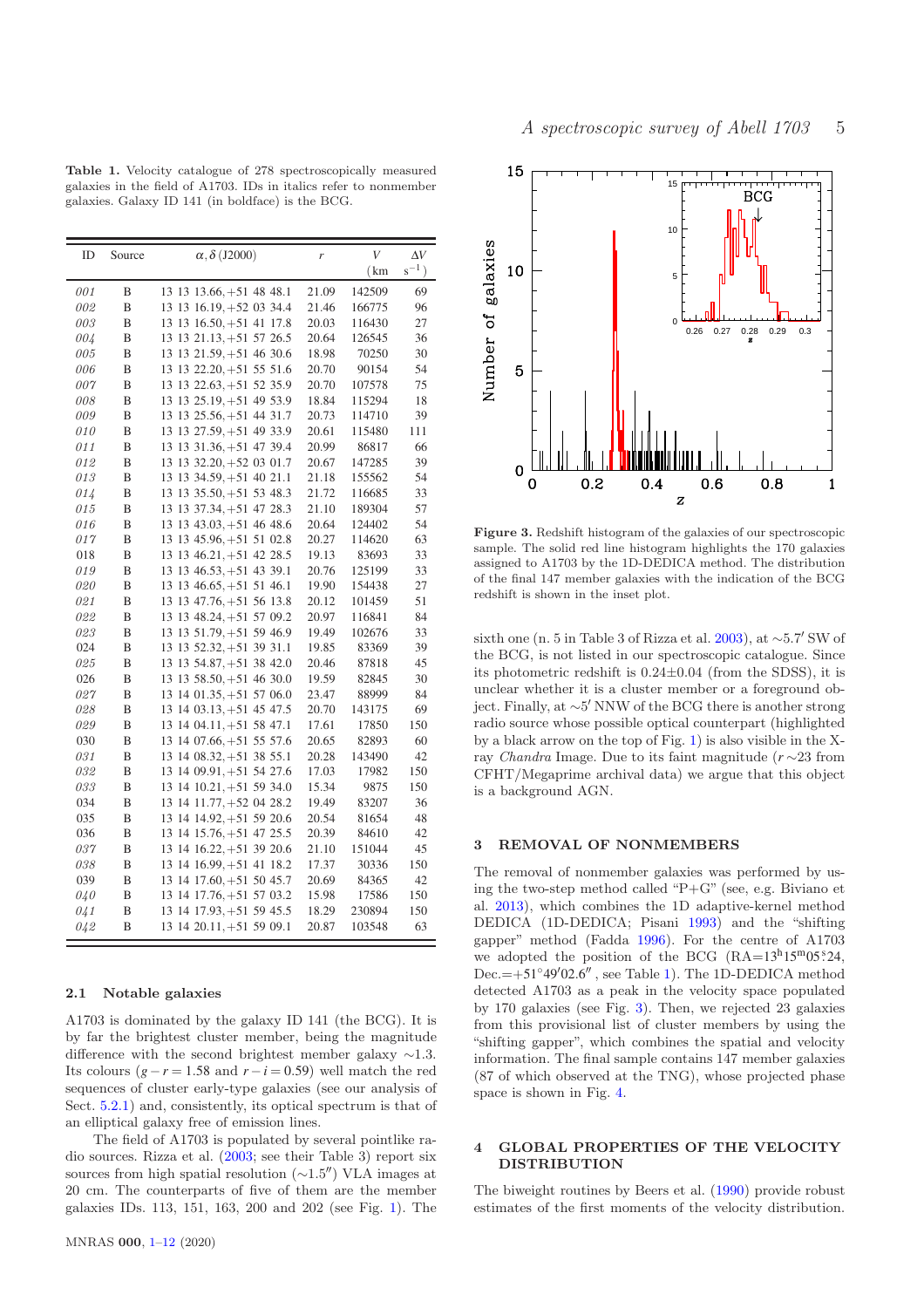

Figure 4. Top panel: Projected phase space diagram for the 147 member galaxies (squares) and nonmembers rejected with the shifting gapper procedure (small red crosses). Rest-frame LOS velocities are shown vs. projected clustercentric distance. The big magenta circle highlights the BCG. Middle and Bottom panels: Integral profiles of mean velocity and LOS velocity dispersion, respectively (only the one- $\sigma$  error bands are shown). The mean (and dispersion) at a given (projected) radius *R* from the cluster centre is estimated by considering all galaxies within that radius (the first value computed on the five galaxies closest to the centre). For all the panels, the vertical black dashed line indicates *R*200. In the central panel, the horizontal magenta lines show the one- $\sigma$  error band of the BCG velocity. In the bottom panel, the horizontal green lines show the one- $\sigma$  error band of the *Chandra* X-ray temperature (from Ge et al. 2019, see Sect. 1) converted to <sup>σ</sup><sup>v</sup> (see Sect. 6 for details).

Our measurement of the mean velocity is  $\langle V \rangle = 83119 \pm 47$ km s<sup>-1</sup> (or  $\langle z \rangle = 0.2773 \pm 0.0002$ ). The global line-of-sight (LOS) velocity dispersion is  $\sigma_v = 1324^{+88}_{-71}$  km s<sup>-1</sup>. Based on the  $\sigma_{v}$ - $M_{200}$  relation of Munari et al. (2013), inferred from  $\Lambda$ cold dark matter cosmological *N*-body and hydrodynamical simulations, we estimate a total cluster mass of  $M_{200} = (2.2 \pm 1.00)$  $(0.6) \times 10^{15} M_{\odot}$  within  $R_{200} = 2.45 \pm 0.15$  Mpc.

# 5 CLUSTER SUBSTRUCTURE

# 5.1 1D analysis of the velocity distribution

The 1D analysis refers to the study of the higher moments of the velocity distribution of member galaxies (Fig. 3). In particular, we find some evidence of deviation from Gaussianity according to the moments skewness and kurtosis (∼ 90−95% and  $\sim 90-99\%$  c.l., respectively). Moreover, there is also marginal evidence of asymmetry according to the asymmetry index ( $\sim$  90 – 95% c.l.; see Bird & Beers 1993 for details).

Very interestingly, the BCG has a significant  $(>99\%$ c.l.) peculiar velocity  $\Delta V_{\text{BCG}}$  relative to the cluster mean velocity according to the Indicator test by Gebhardt & Beers



Figure 5. Velocity histogram of member galaxies in three projected clustercentric distance intervals: 0-0.5 Mpc (top panel), 0.5-1 Mpc (middle panel), and 1-2.5 Mpc (bottom panel). For all panels, blue curves show the number-galaxy density in the velocity space, as provided by the 1D-DEDICA method. The dashed magenta vertical line highlights the velocity of the BCG.

(1991). In particular, the absolute  $\sigma_{\rm v}$ -normalized BCG peculiar velocity is  $|\Delta V_{\rm BCG}|/\sigma_v \sim 1.2$ . This value puts the BCG of A1703 in the far tail of the  $|\Delta V_{\rm BCG}|/\sigma_{\rm v}$  exponential distribution found by Lauer et al. (2014) studying a sample of 433 BCGs.

We then used the 1D-Kaye Mixture Model method (1D-KMM; Ashman et al. 1994). This test quantifies the statistical significance of bimodality (or more complex structure) in the velocity distribution with respect to a single Gaussian fit. The results are negative, i.e. there is no significant evidence of a two- or three-Gaussian partition. However, if we consider the velocity histograms obtained selecting member galaxies at different (projected) clustercentric distances (see Fig. 5) we unveil a more complex reality. In fact, while in the centre of the cluster  $(R \le 0.5 \text{ Mpc})$  the velocity distribution is fitted by 1D-DEDICA with a single peak curve, at larger clustercentric distances signs of bimodality appear in the form of a fitted asymmetric curve. Then, for  $R \ge 1$  Mpc  $(\sim 0.4 R_{200})$ , the velocity distribution is clearly described by a two-peak curve. The significance of the two peaks, at  $\sim$ 82700 and  $\sim$ 84200 km s<sup>-1</sup>, is >99.4% c.l. according to 1D-DEDICA.

# 5.2 2D analysis of the galaxy distribution

About the analysis of the 2D spatial distribution of the spectroscopic member galaxies, we employed the 2D adaptivekernel method of Pisani et al. (1996, hereafter 2D-DEDICA).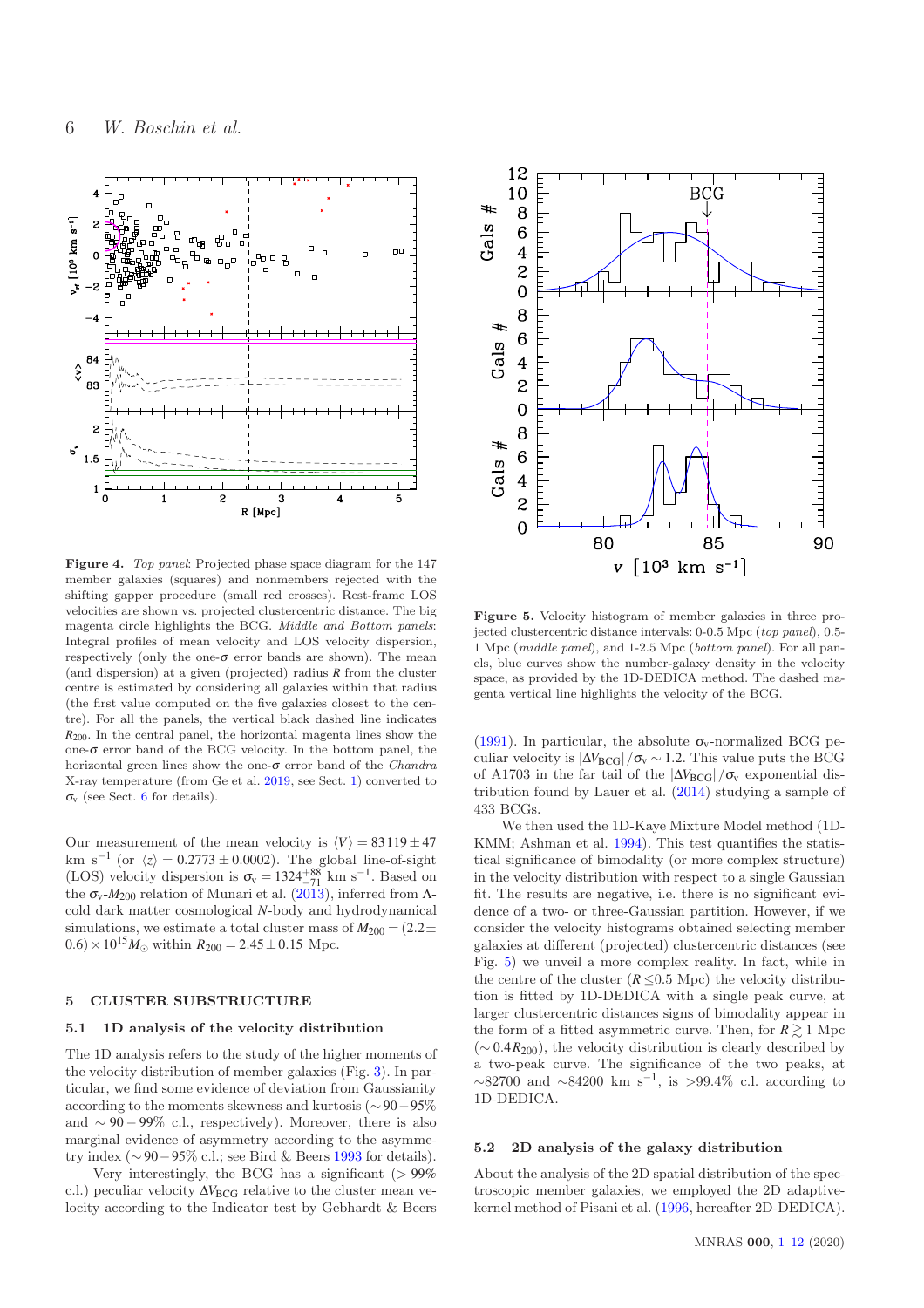Table 2. Substructures detected by the analysis of the 2D distribution of the spectroscopic members of A1703. For each subclump, the 2D-DEDICA method provides the number of assigned member galaxies  $N<sub>S</sub>$ , right ascension and declination of the density peak, the relative density with respect to the densest subclump  $\rho_{\rm S}$ , and the  $\chi^2$  value of the galaxy peak.

| Subclump | $N_{\rm S}$ | $\alpha$ (J2000), $\delta$ (J2000)<br>$h: m: s, \degree: ' :''$              | $\rho_S$ | $\chi^2_{\rm s}$ |
|----------|-------------|------------------------------------------------------------------------------|----------|------------------|
| N<br>S   | 60.<br>59.  | $13\ 15\ 03.8, +51\ 49\ 50\ 1.00$<br>$13\ 15\ 06.1, +51\ 49\ 00\ 0.95\ 27.4$ |          | 33.9             |

The results are shown in Fig. 6. The cluster is elongated along the SSE-NNW direction, in a similar way to the Xray isophotes (see Fig. 1). Moreover, this test detects two dense galaxy peaks separated by only  $\lesssim$ 1'. The peak 'S' (see Table 2) is located close to the BCG (at  $\sim$ 8" ESE), the peak 'N' is found at ∼9 ′′ SE of the galaxy ID 120. The eventual presence of luminosity segregation in a galaxy cluster can be a sign of disturbed dynamics (e.g. Maurogordato et al. 2011; see the discussion in Sect. 6). This motivates the exploration of the 2D galaxy distribution in different magnitude ranges. Very interestingly, running 2D-DEDICA only on the bright spectroscopic members  $(r \leq 20)$  the result is completely different with respect to the analysis of the whole spectroscopic sample: the two peaks and the elongation disappear. The distribution of bright members is now much more circular (see Fig. 7) with a centre close to the BCG and to the peak 'S'. Moreover, the distribution of faint spectroscopic members shows a peak in correspondence of the peak 'N'.

#### 5.2.1 Analysis of the photometric sample

We are aware that the spectroscopic sample suffers from magnitude incompleteness. This is caused by constraints in the production process of the TNG MOS masks and the positioning of Hectospec fibers for the galaxies observed by B14.

The SDSS photometry of the cluster field is deep enough to help us alleviate our incompleteness problems. In particular, we select likely members on the basis of both  $(r - i)$ vs. *r*) and  $(g - r \text{ vs. } r)$  colour-magnitude relations (hereafter CMRs). The CMRs allow us to identify the cluster "red" early-type galaxies (i.e., the dominant cluster population, Dressler 1980) and to reduce the contamination by nonmember galaxies. We determine the CMRs by applying the  $2\sigma$ -clipping fitting procedure to the cluster members and obtain  $r-i=1.255-0.037 \times r$  and  $g-r=2.365-0.045 \times r$  (see Fig. 8). Then, within the photometric catalogue we consider as likely "red" cluster members the galaxies with colour indexes  $r-i$  and  $g-r$  within 0.1 mag and 0.15 mag (i.e. the 1σ-error associated to the fitted intercept) of the respective CMRs.

Fig. 9 shows the contour map of the likely cluster members according to 2D-DEDICA. Again, we find that the distribution of bright galaxies  $(r \leq 20)$  shows just one peak and is only mildly elongated. Only if we consider fainter members (galaxies with  $20 < r \le 21.5$ ) we recover the SSE-NNW



Figure 6. Spatial distribution of the spectroscopic cluster members in the central region of A1703 with, superimposed, the isodensity contour levels obtained with the 2D-DEDICA method. The blue crosses indicate the locations of the two galaxy peaks 'S' and 'N' (see also Table 2). The plot is centred on the cluster centre (the BCG) and circle contains the cluster within a radius equal to 0.5 Mpc.



Figure 7. Isodensity contour map of the spectroscopic cluster members according to the 2D-DEDICA method. Black thick and red thin contours refer to bright  $(r \leq 20)$  and faint members, respectively (see text). The blue crosses indicate the locations of the galaxy peaks 'S' and 'N' (see Table 2). The plot is centred on the cluster centre (the BCG).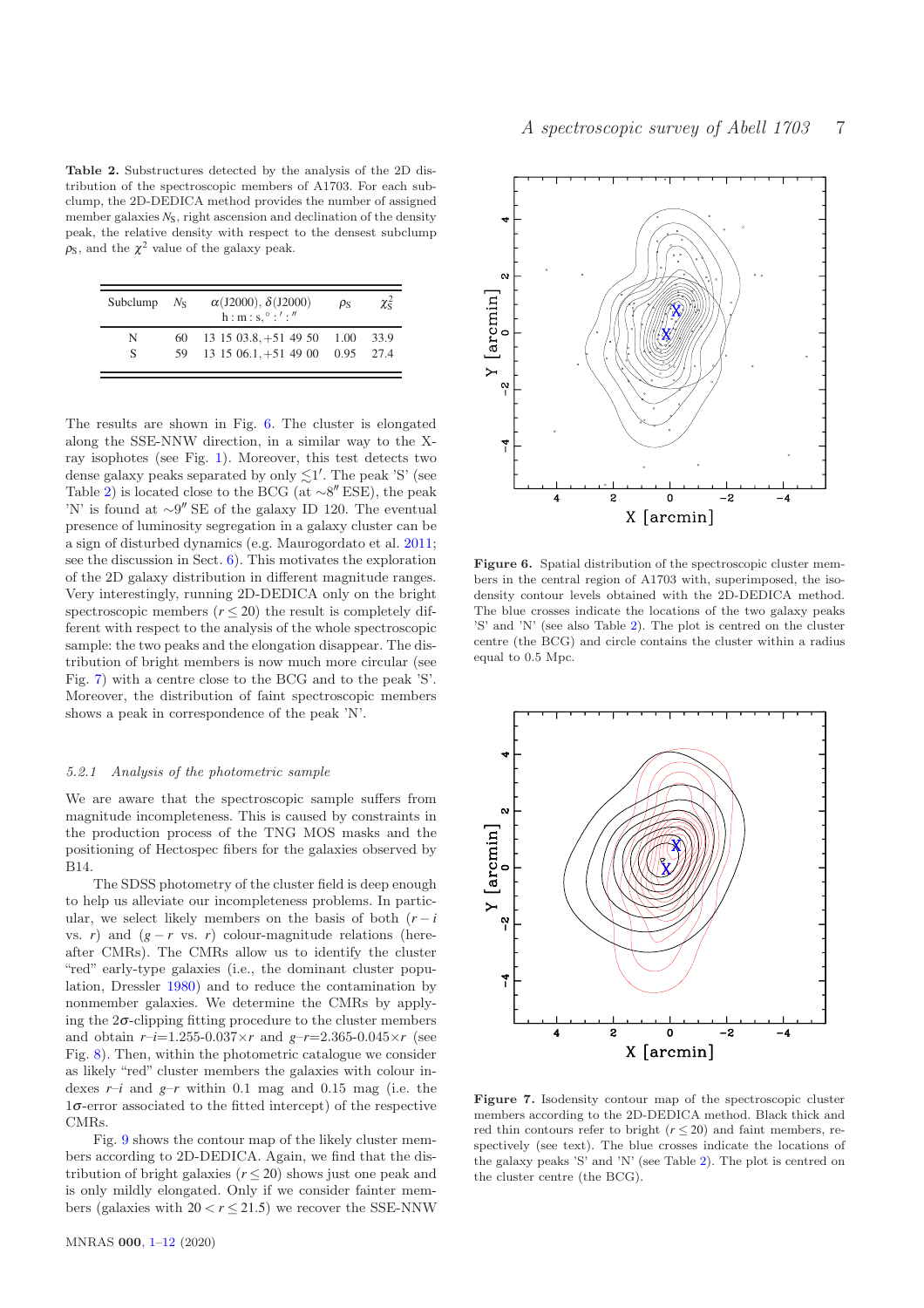

Figure 8. Upper panel: *r*−*i* vs. *r* diagram for galaxies with available spectroscopic data. Red squares are cluster members, while black points represent field galaxies. The solid line shows the bestfit CMR as computed from cluster members; the dashed lines are drawn at *r* − *i*±0.1 mag from the CMR (see text). Lower panel: *g*−*r* vs. *r* diagram for galaxies with available spectroscopic data. As above, the solid line shows the best-fit CMR and the dashed lines are drawn at *g*−*r*±0.15 mag from the CMR.

elongation with a maximum galaxy density close to the 'N' peak of Table 2.

This luminosity segregation is not a unique feature of A1703. In Sect. 6 we discuss this result in more detail.

# 5.3 3D analysis: combining velocity and position information

As for the 3D analysis, we employed different tools to search for a correlation between velocity and position information, which would be a clear sign of real substructures in the cluster.

First, we searched for an eventual velocity gradient by performing a multiple linear regression fit to the cluster velocity field (den Hartog & Katgert 1996). We find marginal evidence (at the ∼92% c.l.) of a velocity gradient with  $PA=180\pm29$  degrees in the sample of the 147 spectroscopic cluster members. In particular, the southern region is populated by higher velocity galaxies.

Then, over the same sample we apply the classical Δtest (Dressler & Schectman 1988, hereafter DS-test), which quantifies substructure searching for subsystems whose mean velocities and/or dispersions deviate from the global cluster values. Very significant substructure (at > 99.9% c.l., checked by running a Monte Carlo shuffling of the galaxy velocities; Dressler & Schectman 1988) is found in A1703 both with the "canonical" DS-test and its modified version, which consider only the local mean velocity as kinematical indicator (see also, e.g., Girardi et al. 2010 for more details). Again, high velocity galaxies tend to populate the southern region of the cluster.



Figure 9. Isodensity contour map of the photometric likely cluster members according to the 2D-DEDICA method. Black thick and red thin contours refer to bright  $(r \leq 20)$  and faint members, respectively (see text). The blue crosses indicate the locations of the galaxy peaks 'S' and 'N' (see Table 2). The plot is centred on the cluster centre (the BCG).



Figure 10. Spatial distribution of the cluster members in a  $12' \times 12'$  box, each marked by a circle: the larger the circle, the larger is the deviation of the local mean velocity from the global mean velocity. In particular, thin/blue and thick/red circles show galaxies whose local value is smaller/larger than the global one according to the modified DS-test. The plot is centred on the cluster centre (the BCG). The black big arrow shows the direction of the velocity gradient (see text).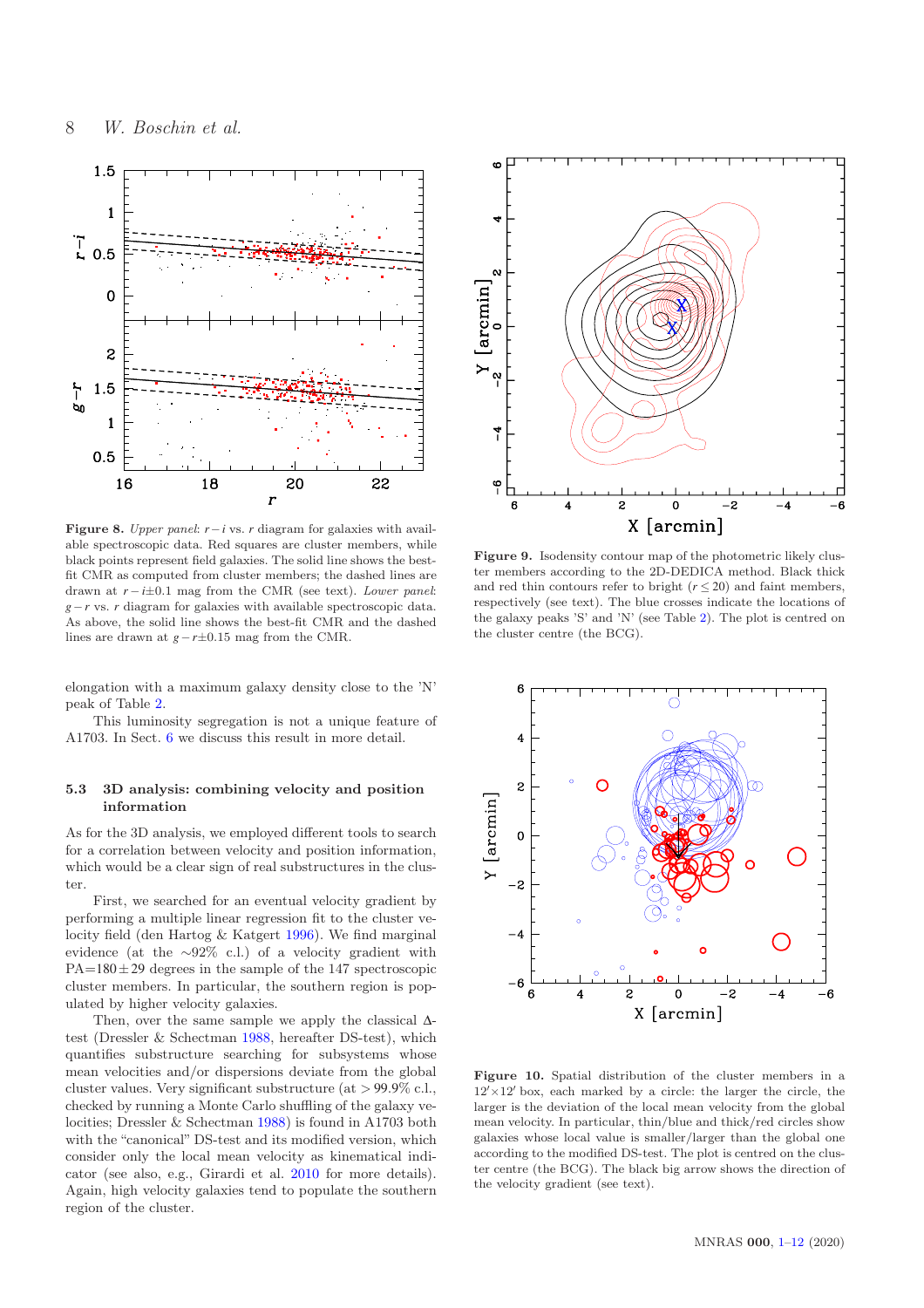Table 3. Substructures detected by the 3D analysis of the spectroscopic members of A1703. For each subclump, the Htree method provides the number of assigned member galaxies  $N<sub>S</sub>$ , the mean radial velocity with its error, and the radial velocity dispersion with its error.

| Subclump               | $N_{\rm S}$          | $\langle V \rangle$<br>$km s^{-1}$                           | $\sigma_{v}$<br>$km s^{-1}$                          |
|------------------------|----------------------|--------------------------------------------------------------|------------------------------------------------------|
| G1<br>G2<br>G11<br>G12 | 47<br>35<br>21<br>12 | $82022 + 85$<br>$84681 + 99$<br>$82466 + 83$<br>$81242 + 73$ | $577 + 48$<br>$578 + 75$<br>$370 + 69$<br>$236 + 72$ |
|                        |                      |                                                              |                                                      |

Later, we resorted to the "hierarchical tree" (Htree) algorithm developed by Serna & Gerbal (1996; see also Adami et al. 2018 and Girardi et al. 2019 for recent applications). We apply it to the catalogue of 147 member galaxies. The method computes the relative binding energies of cluster galaxies and performs a hierarchical clustering analysis to detect galaxy subsystems.

The results of the Htree test are convincing: the cluster hosts two main substructures. In the centre of the dendrogram of Fig. 11 we find the group G2. It contains 35 galaxies and, in particular, the BCG. On the right the group G1 is the most prominent structure. It contains 47 galaxies and is itself substructured in two groups, G12 (12 galaxies) and G11 (21 galaxies). We run the Htree test by assuming a constant value of  $M/L_r$ =150  $M_{\odot}/L_{r,\odot}$  for the mass-to-light ratio of galaxies, but the results are quite robust against the adopted value of *M*/*Lr*.

In Table 3 we report the properties of the subclumps found with the Htree method.

In Fig. 12 we show the positions of the galaxies belonging to the groups G1 and G2. G1 galaxies have lower velocities and populate mainly the northern region of the cluster.

Note that the velocity dispersions of the groups of Table 3 are probably underestimated, since they do not include all the galaxies of the cluster and could just be the cores of more massive structures. To overcome this point we used the 3D version of the KMM test (3D-KMM). In particular, we used the galaxy assignments of the groups G1 and G2 as a first guess when fitting two groups. The algorithm fits a two groups partition at the 98.4% c.l. The results for the two groups are reported in Table 4. Based on the estimates of the velocity dispersions of the two groups, we find from Munari et al.  $(2013)$ :  $R_{200} = 1.45 \pm 0.1$  Mpc and  $M_{200} = (4.6 \pm 1.6) \times 10^{14} M_{\odot}$  for KMM3D1,  $R_{200} = 1.6 \pm 0.2$ Mpc and  $M_{200} = (5.8 \pm 2.6) \times 10^{14} M_{\odot}$  for KMM3D2. Therefore, the total mass would be  $M_{200} = (10.4 \pm 3) \times 10^{14} M_{\odot}$ .

Finally, the substructure found by the Htree test is confirmed by the analysis performed with the three dimensional adaptive-kernel method of Pisani (1993, 1996; 3D-DEDICA). The results are reported in Table 5, where the three groups DED3D1, DED3D2 and DED3D3 correspond to the groups G2, G12, and G11 detected by the Htree method.

Table 4. Substructures detected by the 3D analysis of the spectroscopic members of A1703. For each subclump, the 3D-KMM method provides the number of assigned member galaxies  $N<sub>S</sub>$ , the mean radial velocity with its error, and the radial velocity dispersion with its error.

| Subclump | $N_{\rm S}$ | $\langle V \rangle$<br>$km s^{-1}$ | $\sigma_{\rm v}$<br>$km s^{-1}$ |
|----------|-------------|------------------------------------|---------------------------------|
| KMM3D1   | 86          | $82119 + 85$                       | $782 \pm 66$                    |
| KMM3D2   | 61          | $84608 + 109$                      | $845 + 97$                      |

Table 5. Substructures detected by the 3D analysis of the spectroscopic members of A1703. For each subclump, the 3D-DEDICA method provides the number of assigned member galaxies  $N<sub>S</sub>$ , the fitted radial velocity  $V<sub>fit</sub>$ , right ascension and declination of the density peak, the relative density with respect to the densest subclump  $\rho_S$ , and the  $\chi^2$  value of the galaxy peak.

| Subclump $NS$      |    | $V_{\rm fit}$<br>$km s^{-1}$ | $\alpha$ (J2000), $\delta$ (J2000)<br>$h: m: s, \degree: ' :''$ | $\rho_S$ | $\chi^2_{\rm S}$ |
|--------------------|----|------------------------------|-----------------------------------------------------------------|----------|------------------|
| DED3D1             | 49 |                              | $84346$ 13 15 04.9, +51 49 12 0.40                              |          | 30               |
| DED3D <sub>2</sub> | 43 | 81242                        | $13\ 15\ 02.8, +51\ 50\ 16\ 1.00$                               |          | 44               |
| DED3D3             |    |                              | 26 82771 13 15 07.9, +51 48 36 0.32                             |          | 20               |
|                    |    |                              |                                                                 |          |                  |

## 6 DISCUSSION AND CONCLUSIONS

The value of the global velocity dispersion  $\sigma_{v} = 1324_{-71}^{+88}$ km s−<sup>1</sup> (in agreement with the estimate of B14) is typical of a massive cluster and is consistent with the X-ray temperature  $kT_X = 9.63 \pm 0.75$  keV measured by Ge et al.  $(2019)$  under the assumption of energy density equipartition between galaxies and ICM. In fact, we find  $\beta_{\text{spec}} = \sigma_v^2/(kT_X/\mu m_p) = 1.10_{-0.15}^{+0.17}$ .

A value of  $\beta_{\text{spec}} \sim 1$  is not anomalous for a dynamically relaxed cluster as A1703 was thought to be until very recently. However, we find convincing evidence that this cluster is experiencing a merger of two or more subclumps. The first hint of a disturbed dynamics comes from the 1D analysis of the galaxy velocity distribution. Even if its statistical moments suggest only marginal evidence of deviation from the Gaussianity, the velocity distributions of member galaxies at various clustercentric distances (see Sect. 5.1 and Fig. 5) point out the possible existence of two galaxy populations with different mean velocities (separated by  $\sim$  2000 km s<sup>-1</sup>) but well mixed in the central  $(R \lesssim 1 \text{ Mpc})$  region of the cluster. However, the most compelling argument in favour of an ongoing merger in A1703 comes from the very significant peculiar velocity of the BCG (e.g. Martel et al. 2014). This is in sharp contrast with what is usually found in regular clusters, where the dominant galaxy is well placed at the peak of the global velocity distribution (as in the case, e.g., of CL1821+643; Boschin et al. 2018).

About the 2D analysis of the galaxy distribution, the 2D-DEDICA method applied on the whole set of 147 member galaxies shows that the cluster is elongated in the SSE-NNW direction (Fig. 6) with two closely spaced peaks (see Table 2), another sign that at least two subclumps are in the process of merging. Indeed, if we consider only bright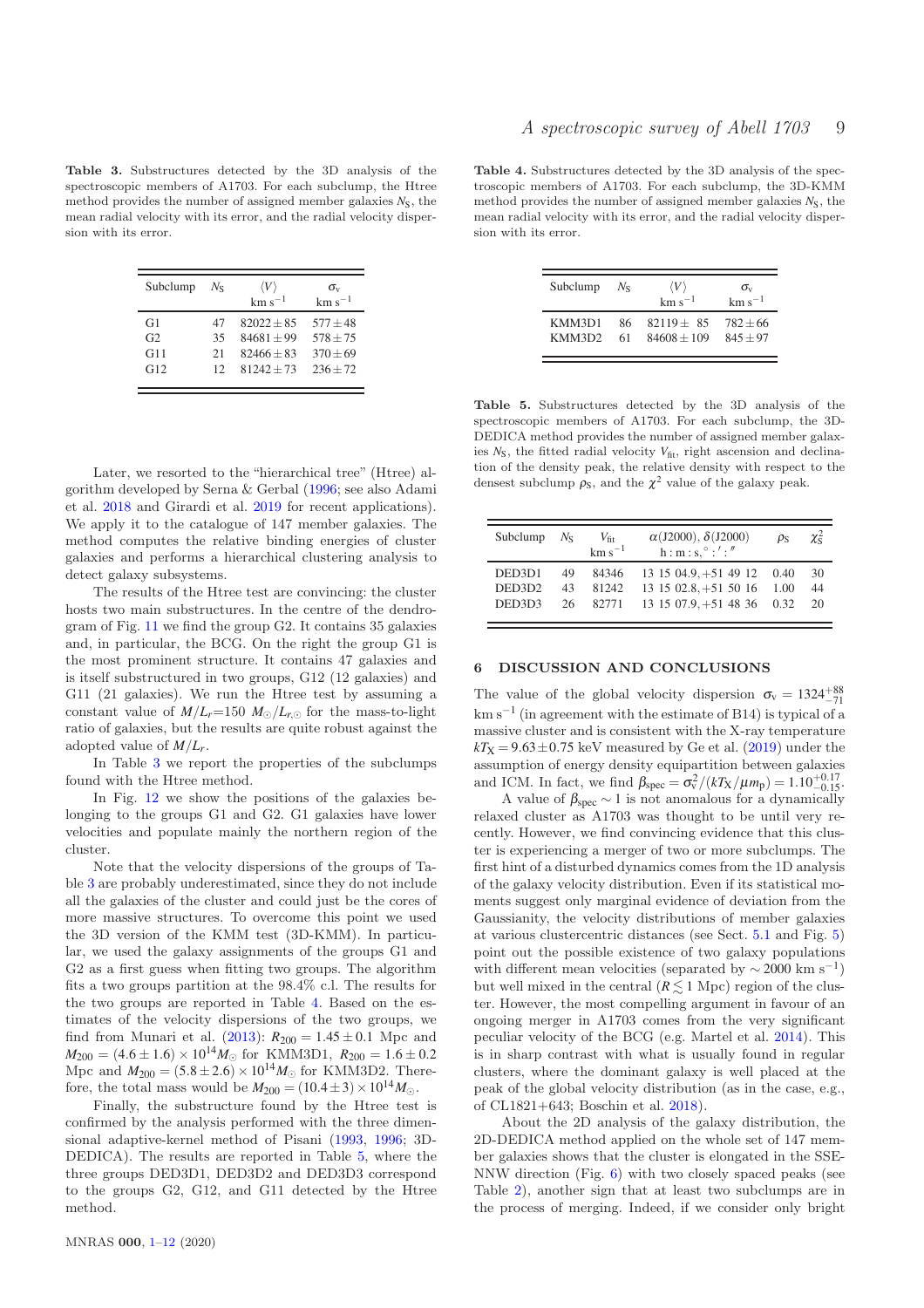

Figure 11. Dendrogram obtained through the Serna & Gerbal algorithm adopting  $M/L_r = 150 M_{\odot}/L_{r,\odot}$ . The y-axis is the binding energy, here in arbitrary units with the lowest energy levels on the bottom. Labels indicate prominent galaxies and structures.



Figure 12. Member galaxies belonging to the groups G1 (blue crosses) and G2 (red circles) in a  $10' \times 10'$  box centred on the BCG. Labels highlight galaxies at the lowest binding energy levels of their respective groups (see Fig. 11).

members with  $r \leq 20$ , their spatial distribution is much more circular and exhibits only one peak close to the BCG and the peak 'S'. We remark that this luminosity segregation is confirmed also by the 2D analysis of the photometric mem-

bers distribution, thus it does not seem an artifact of the incompleteness of the spectroscopic sample. Moreover, note that the peak 'N' and the density peak observed in the distribution of faint member galaxies (Figs. 7 and 9) coincide with a secondary mass peak detected by Zitrin et al. (2010, see their Fig. 7) from their lensing analysis. Such a spatial segregation between more and less luminous galaxies was found, for instance, in the Coma cluster (Biviano et al. 1996) and, in particular, in the merging cluster Abell 209 (Mercurio et al. 2003a), where bright photometric members are located around the dominant galaxy, while fainter galaxies seem to trace the whole cluster structure in agreement with the X-ray cluster morphology. As in the case of Abell 209 (see also Mercurio et al. 2003b), the segregation observed in A1703 could be interpreted as the result of a merging process caught after the core-core passage, where luminous galaxies trace the remnants of a pre-merging clump hosting the BCG.

Finally, the combined analysis of the velocity and spatial information provides the ultimate evidence of subclustering in A1703. In particular, the classical DS-test detects very significant substructure, with high velocity galaxies mostly located south of the BCG (Fig. 10). The Htree-test makes it possible to identify two main subclusters: G1 and G2 (Fig. 12 and Table 3). G2 hosts the BCG and is populated by high velocity galaxies. G1 exhibits a lower mean velocity and is itself substructured in two subgroups: G11 and G12. G12, in particular, hosts in the bottom of its potential well the galaxy ID 120, placed very close to the 'N' peak (Table 2). Comfortingly, the existence of G11, G12 and G2 is independently confirmed also by the 3D version of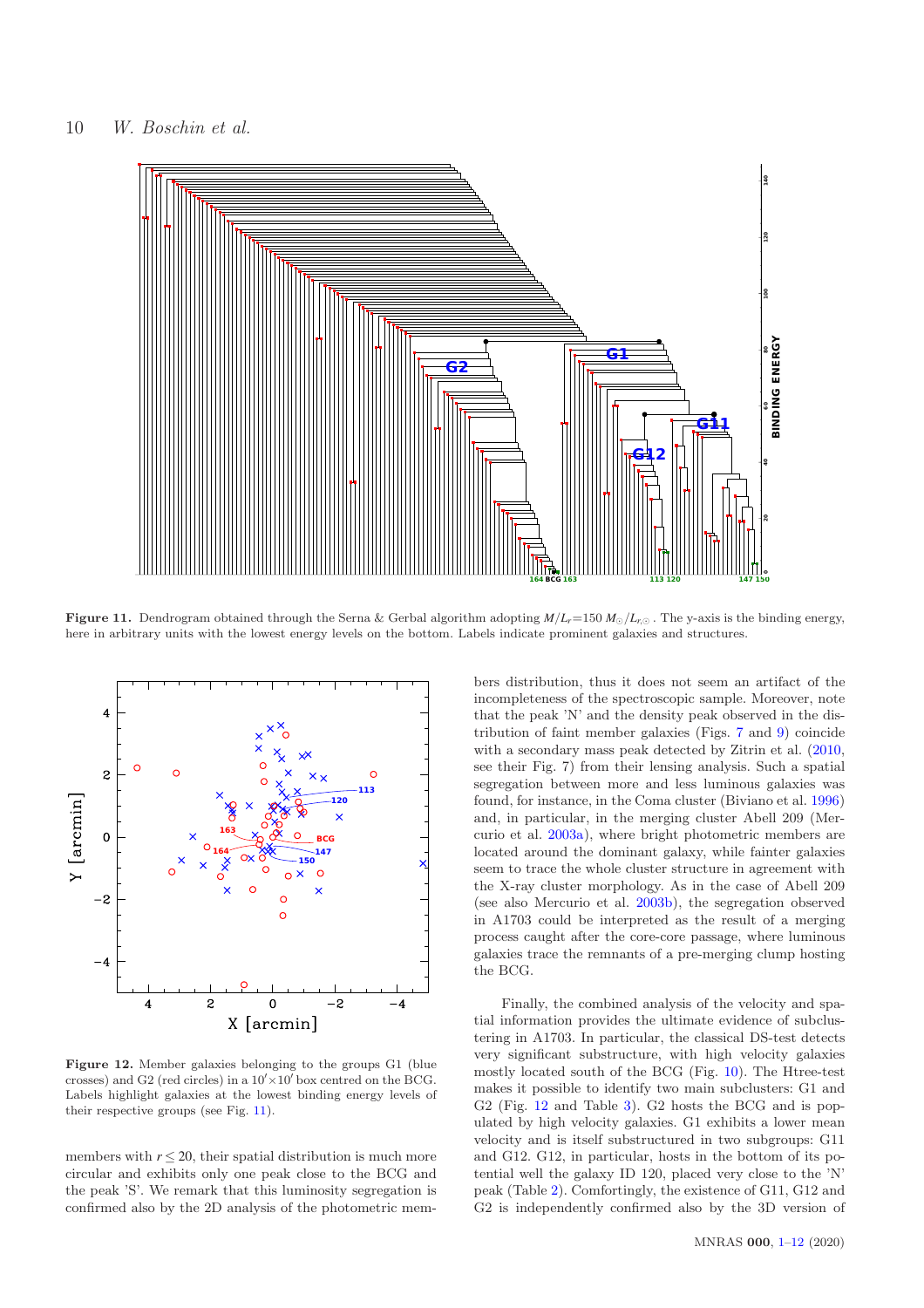

Figure 13. Bound and unbound solutions of the two-body model applied to the subclusters G1 and G2 (thick solid and dashed curves, respectively). The cluster mass is plotted versus the projection angle. Acceptable solutions are the curves intersecting the rectangle defined by the observational values of the cluster mass (bordered by the two horizontal lines). Regions above and below the thin dashed curve are the loci of bound and unbound solutions, respectively, according to the Newtonian criterion of gravitational binding (e.g. Beers et al. 1982).

the adaptive kernel technique (see Table 5). The spatial distribution of G1 and G2 galaxies (see Fig. 12) explains the (marginal) evidence of a velocity gradient (Sect. 5.3) in the direction North-South and is in agreement with the results of the DS-test.

Using the galaxies assigned to G1 and G2 as a first guess when fitting a two groups partition, the 3D-KMM test divides the spectroscopic sample in two subclumps (Table 4). Based on their velocity dispersions we estimate a total mass  $M_{200} \sim 1 \times 10^{15} M_{\odot}$  which should be interpreted as a lower limit for the mass of the cluster, being the upper limit  $M_{200} \sim 2 \times 10^{15} M_{\odot}$  derived from the measurement of the global velocity dispersion (Sect. 4).

Now, we can adopt the above estimates for the mass of A1703 to study in more detail the merger of the two main subclusters G1 and G2. In particular, we use an analytical two-body model (see, e.g., Lubin et al. 1998 for the details of the method) which is based on the following parameters: *M*sys, the total mass of the system, *D*, the projected distance between G1 and G2, and ∆*V*rf, the relative LOS velocity (in the rest frame). From the biweight estimate of the centres of G1 and G2 we assume  $D = 0.46$  Mpc, while their relative velocity is  $\Delta V_{\rm rf} \sim 2000$  km s<sup>-1</sup>. If we also assume that we are seeing the two subclusters at  $t = 0.3$  Gyr after the core crossing, which is a typical time suggested by the presence of the suspected radio halo in A1703 (e.g., Brunetti et al. 2009), we can plot a  $M_{sys}$  versus  $\alpha$  (the projection angle between the plane of the sky and the vector defined by

the centres of G1 and G2) graph for three types of solutions: Bound outgoing (expanding) solutions (BO), bound incoming (collapsing) solutions (BI), and unbound outgoing solutions (UO). The results are reported in Fig. 13. The only acceptable solutions in the estimated range of mass of A1703 are BO solutions with  $\alpha \sim 65-70$  degrees, i.e. we are seeing a merger quite close to the LOS. This is consistent with the hypothesis that the possible extended radio emission observed in the centre of the cluster is a radio halo. In fact, an eventual central radio relic produced by a shock wave propagating along the LOS is a rare event, being a relic preferentially observed in mergers occurring near the plane of the sky and in the outermost regions of a cluster (e.g. Vazza et al. 2012, Golovich et al. 2019).

In conclusion, the observational scenario suggests that A1703 is a massive cluster undergoing strong dynamical evolution, with two or three subclusters involved in a merging process. This evidence arises despite the cluster appears only slightly elongated in the X-rays, but this is not unusual. Indeed, a non-relaxed state is observed in ∼70% of clusters at *z* ∼ 0.2 even in the presence in some cases of a regular shape in the X-ray imaging data (Smith et al. 2005). Thus, our results are in agreement with the disturbed dynamics found by Ge et al. (2019) through the study of several X-ray morphological indicators.

In this merging context, the possible presence of a radio halo in the central regions of the cluster would not be surprising, thus we rule out the hypothesis that A1703 could constitute a new intriguing case of a rare relaxed cluster hosting diffuse radio emission.

Finally, our results are in marked contrast with respect to the picture of an unimodal, dynamically relaxed cluster painted by previous studies based on gravitational lensing (see Sect. 1). Since cluster mass profiles inferred from gravitational lensing suffer from complicated lens geometry (see Narayan & Bartelmann 1996 for a general review), if A1703 were a rare relaxed cluster at intermediate redshift it would be of great value to test structure formation in the ΛCDM paradigm through the study of its regular mass distribution. On the contrary, the subclustering we find in A1703 seems to rule out this possibility.

# ACKNOWLEDGEMENTS

We thank the anonymous referee for his/her stimulating comments and suggestions.

We are in debt with Federica Govoni for the VLA radio image she kindly provided us. We also thank Luigina Feretti for useful suggestions and discussions.

M.G. acknowledges financial support from the grant MIUR PRIN 2015 "Cosmology and Fundamental Physics: illuminating the Dark Universe with Euclid" and from the University of Trieste through the program "Finanziamento di Ateneo per progetti di ricerca scientifica - FRA 2018".

This publication is based on observations made on the island of La Palma with the Italian Telescopio Nazionale Galileo, which is operated by the Fundación Galileo Galilei-INAF (Istituto Nazionale di Astrofisica) and is located in the Spanish Observatorio of the Roque de Los Muchachos of the Instituto de Astrofísica de Canarias.

This research has also benefited from the galaxy cata-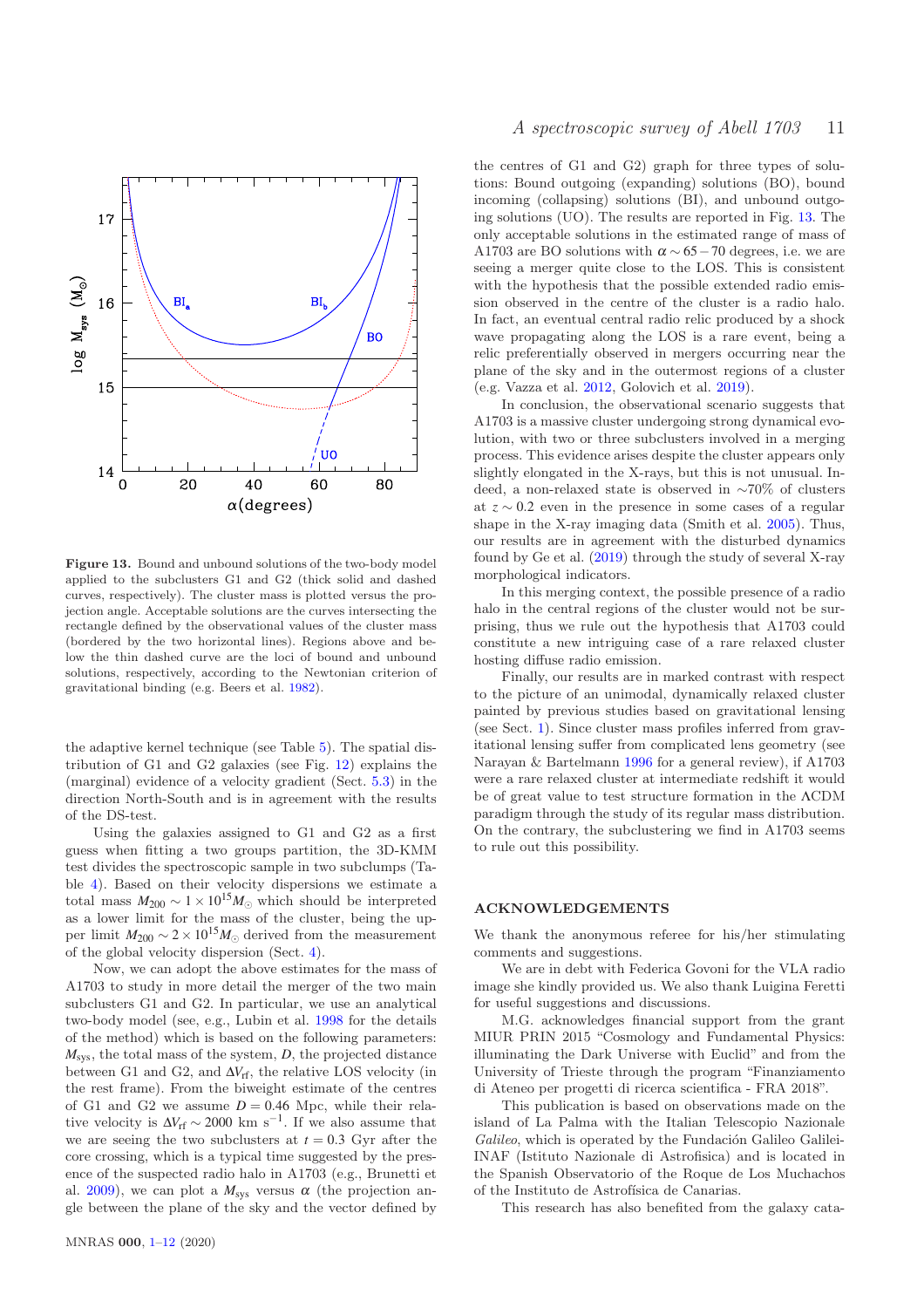logue of the Sloan Digital Sky Survey (SDSS). The SDSS web site is http://www.sdss.org/, where the list of the funding organizations and collaborating institutions can be found.

This research has made use of the NASA/IPAC Extragalactic Database (NED), which is operated by the Jet Propulsion Laboratory, California Institute of Technology, under contract with the National Aeronautics and Space Administration.

This research has also made use of IRAF. This package (ASCL code record 9911.002) is distributed by the National Optical Astronomy Observatory, which is operated by the Association of Universities for Research in Astronomy (AURA) under a cooperative agreement with the National Science Foundation.

#### REFERENCES

Abell G. O., 1958, ApJS, 3, 211

- Abell G. O., Corwin Jr. H. G., Olowin R. P., 1989, ApJS, 70, 1
- Adami C., Giles P., Koulouridis E, et al., 2018, A&A, 620, A5
- Allen S. W., Edge A. C., Fabian A. C., et al., 1992, MNRAS, 259, 67
- Arnoud M., Pratt G. W., Piffaretti R., et al., 2010, A&A, 517, A92
- Ashman K. M., Bird C. M., Zepf S. E., 1994, AJ, 108, 2348
- Bayliss M. B., Johnson T., Gladders M. D., Sharon K., Oguri M., 2014, ApJ, 783, 41 (B14)
- Beers T. C., Geller M. J., Huchra J. P., 1982, ApJ, 257, 23
- Beers T. C., Flynn K., Gebhardt K., 1990, AJ, 100, 32
- Bird C. M., Beers, T. C., 1993, AJ, 105, 1596
- Bonafede A., Intema H. T., Brüggen M., et al., 2014, MNRAS, 444, L44
- Böhringer H., Chon G., Collins C. A., 2014, A&A, 570, A31
- Biviano A., Durret F.; Gerbal D., et al., 1996, A&A, 311, 95
- Biviano A., Rosati P., Balestra I., et al., 2013, A&A, 558, A1
- Boschin W., Girardi M., 2018, MNRAS, 480, 1187
- Boschin W., Girardi M., Barrena R., et al., 2004, A&A, 416, 839
- Boschin W., Girardi M., Barrena R., 2013, MNRAS, 434, 772
- Brunetti G., Cassano R., Dolag K., Setti, G., 2009, A&A, 507, 661
- Brunetti G., Jones T. W., 2015, Magnetic Fields in Diffuse Media, Astrophysics and Space Science Library, Vol. 407, Springer-Verlag Berlin Heidelberg, p. 557

Cassano R., Ettori S., Giacintucci S., et al, 2010, ApJ, 721, L82

den Hartog R., Katgert P., 1996, MNRAS, 279, 349

- Dressler A., 1980, ApJ, 236, 351
- Dressler A., Shectman S. A., 1988, AJ, 95, 985
- Fadda D., Girardi M., Giuricin G., at al., 1996, ApJ, 473, 670
- Feretti L., Giovannini G., Govoni F., Murgia M., 2012, A&ARv, 20, 54
- Ge C., Sun M., Rozo E., et al., 2019, MNRAS, 484, 1946
- Gebhardt K., Beers T. C., 1991, ApJ, 383, 72
- Girardi M., Bardelli S., Barrena R., et al., 2011, A&A, 536, A89
- Girardi M., Boschin W., Barrena R., 2010, A&A, 517, A65
- Girardi M., Boschin W., De Grandi S., et al., 2019, A&A, in press (eprint arXiv:1908.02277)
- Gitti M., Brunetti G., Cassano R., Ettori S., 2018, A&A, 617, A11
- Golovich N., Dawson W. A., Wittman D. M., et al., 2019, ApJ, 882, 69
- Hennawi J. F., Gladders M. D., Oguri M., et al., 2008, AJ, 135, 664
- Koester B. P., McKay T. A., Annis J., et al., 2007, ApJ, 660, 239
- Lauer T. R., Postman M., Strauss M. A., Graves G. J., Chisari N. E., 2014, ApJ, 797, 82
- Limousin M., Richard J., Kneib J.-P., et al., 2008, A&A, 489, 23 Lubin L. M., Postman M., Oke J. B., 1998, AJ, 116, 643
- Mantz A. B., Allen S. W., Morris R. G., et al., 2015, MNRAS, 449, 199
- Martel H., Robichaud F., Barai P., 2014, ApJ, 786, 79
- Maurogordato S., Sauvageot J. L., Bourdin H., et al., 2011, A&A, 525, A79
- Mercurio A., Girardi M., Boschin W., Merluzzi P., Busarello G., 2003a, A&A, 397, 431
- Mercurio A., Massarotti M., Merluzzi P., et al., 2003b, A&A, 408, 57
- Munari E., Biviano A., Borgani S., Murante G., Fabjan D., 2013, MNRAS, 430, 2638
- Narayan R., Bartelmann M., 1996, arXiv:astro-ph/9606001, lecture presented at the 13<sup>th</sup> Jerusalem Winter School in Theoretical Physics: Formation of Structure in the Universe, Jerusalem, Israel, 27 Dec 1995 - 5 Jan 1996
- Navarro J. F., Frenk C. S., White S. D. M., 1997, ApJ, 490, 493
- Oguri M., Bayliss M. B., Dahle H., et al., 2012, MNRAS, 420, 3213
- Oguri M., Hennawi J. F., Gladders M. D., et al., 2009, ApJ, 699, 1038
- Owen F., Morrison G., Voges W., 1999, Diffuse Thermal and Relativistic Plasma in Galaxy Clusters, MPE Report 271, p. 9
- Piffaretti R., Arnaud M., Pratt G. W., et al., 2011, A&A, 534, A109
- Pisani A., 1993, MNRAS, 265, 706
- Pisani A., 1996, MNRAS, 278, 697
- Planck Collaboration, 2016, A&A, 594, A27
- Press W. H., Teukolsky S. A., Vetterling W. T., Flannery B. P., 2007, Numerical Recipes. The Art of Scientific Computing, 3rd Edition
- Richard J., Pei L., Limousin M., Jullo E., Kneib J.-P., 2009, A&A, 498, 37
- Rizza E., Morrison G. E., Owen F. N., et al., 2003, AJ, 126, 119
- Sarazin C. L., 2002, Merging Processes in Galaxy Clusters, Astrophysics and Space Science Library, Vol. 272, ed. L. Feretti, I. M. Gioia, & G. Giovannini, pp. 1-38
- Savini F., Bonafede A., Brüggen M., et al., 2018a, MNRAS, 478, 2234
- Savini F., Bonafede A., Brüggen M., et al., 2018b, MNRAS, 474, 5023
- Serna A., Gerbal D., 1996, A&A, 309, 65
- Smith G. P., Kneib J.-P., Smail I., 2005, MNRAS, 359, 417
- Sommer M. W., Basu K., Intema H., et al., 2017, MNRAS, 466, 966
- Tonry J., Davis M., 1979, ApJ, 84, 1511
- van Haarlem M. P., Wise M. W., Gunst A. W., et al., 2013, A&A, 556, A2
- van Weeren R. J., de Gasperin F., Akamatsu H., et al., 2019, Space Sci. Rev., 215, 16
- Vazza F., Brüggen M., van Weeren R., et al., 2012, MNRAS, 421, 1868
- Venturi T., Rossetti M., Brunetti G., et al., 2017, A&A, 603, A125
- Wilber A. G., 2018, PhD Thesys, University of Hamburg, Germany
- Zitrin A., Broadhurst T., Umetsu K., et al., 2010, MNRAS, 408, 1916

This paper has been typeset from a T<sub>E</sub>X/LAT<sub>E</sub>X file prepared by the author.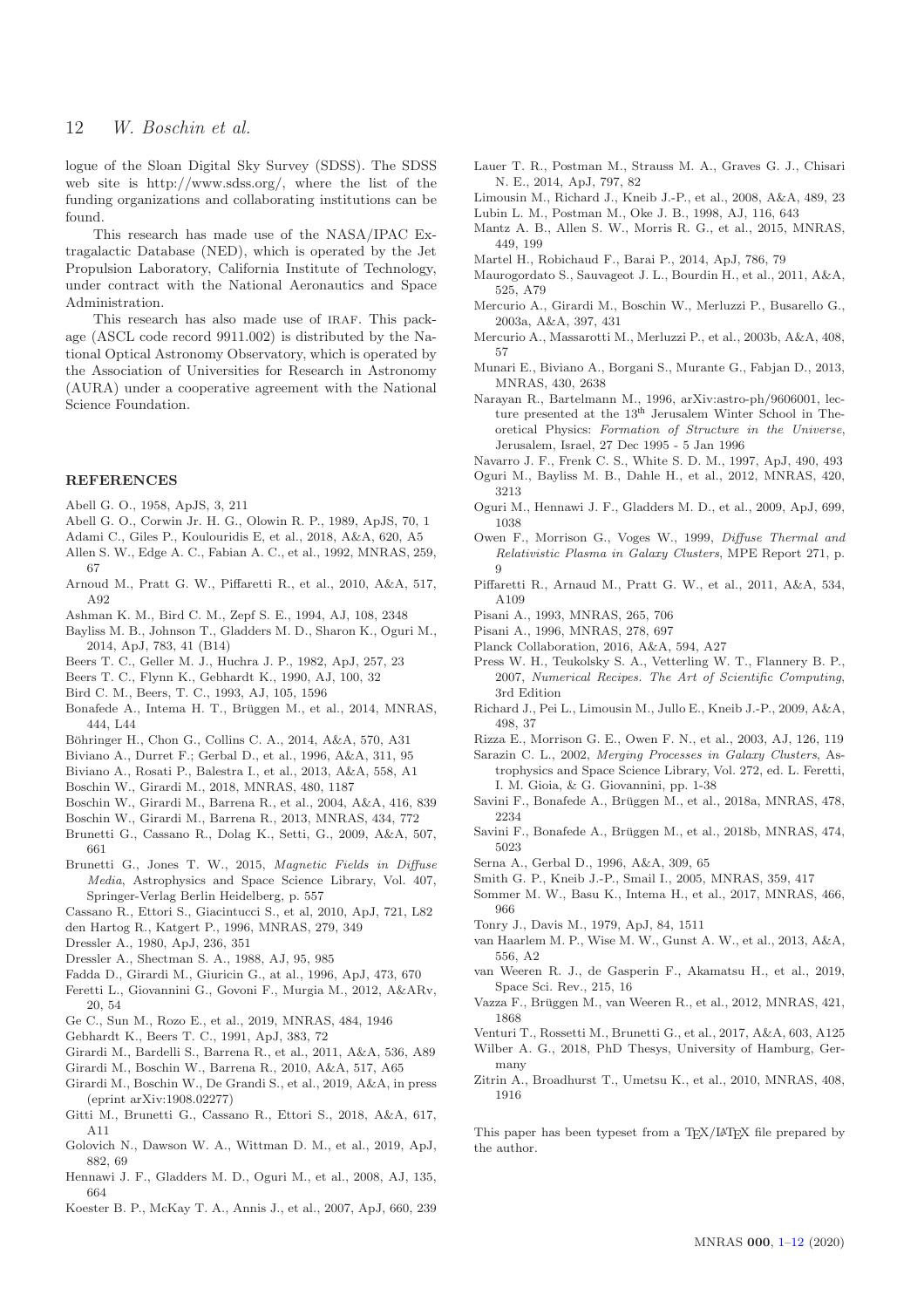Table 1. Continued.

Table 1. Continued.

| ID         | Source | $\alpha$ , $\delta$ (J2000)                            | $\boldsymbol{r}$ | $\boldsymbol{V}$ | $\Delta V$ | ID         | Source            | $\alpha$ , $\delta$ (J2000)                          | $\boldsymbol{r}$ | $\boldsymbol{V}$ | $\Delta V$ |
|------------|--------|--------------------------------------------------------|------------------|------------------|------------|------------|-------------------|------------------------------------------------------|------------------|------------------|------------|
|            |        |                                                        |                  | (km)             | $s^{-1}$ ) |            |                   |                                                      |                  | (km              | $s^{-1}$ ) |
| 043        | B      | $13$ 14 21.80, $+51$ 54 28.3                           | 19.60            | 82689            | $27\,$     | 085        | B                 | $13$ 14 55.52, +52 03 45.2                           | 20.44            | 90810            | 51         |
| 044        | B      | $13$ 14 22.78, $+51$ 48 55.1                           | 20.03            | 83906            | 42         | 086        | B                 | $13$ 14 55.69, +51 47 19.0                           | 19.91            | 81514            | 30         |
| 045        | B      | $13\;14\;23.69,+51\;41\;55.0$                          | 17.35            | 30183            | 150        | $087\,$    | T                 | 13 14 55.79, +51 53 02.6                             | 20.32            | 53080            | 100        |
| 046        | B      | $13$ 14 26.19, $+51$ 50 20.3                           | 19.25            | 82893            | 24         | 088        | B                 | 13 14 55.85, +51 54 28.4                             | 20.72            | 80851            | 66         |
| 047        | B      | 13 14 27.08, +52 01 14.4                               | 19.79            | 106429           | 24         | 089        | T                 | $13\;14\;56.12,+51\;52\;57.2$                        | 19.38            | 53618            | 90         |
| 048        | B      | 13 14 32.96, +52 02 12.2                               | 18.98            | 759027           | 150        | 090        | B                 | $13$ 14 56.25, +51 53 09.9                           | 20.99            | 81151            | 60         |
| 049        | B      | $13\;14\;33.36,+51\;55\;04.2$                          | 20.39            | 82611            | 51         | 091        | T                 | $13$ 14 56.40, $+51$ 50 52.4                         | 20.87            | 80925            | 122        |
| 050        | B      | $13$ 14 34.01, $+51$ 48 11.9                           | 19.85            | 82707            | 30         | 092        | L                 | 13 14 56.83, +51 48 53.0                             | 20.79            | 733766           | 263        |
| 051        | B      | $13\;14\;34.53,+51\;39\;47.5$                          | 17.56            | 53363            | 150        | 093        | T                 | $13\;14\;56.90,+51\;51\;00.5$                        | 19.84            | 82293            | 77         |
| 052        | B      | 13 14 35.86, +52 00 11.3                               | 16.88            | 25995            | 150        | 094        | $\mathbf T$       | 13 14 57.88, +51 51 41.8                             | 20.46            | 81642            | 115        |
| 053        | B      | $13\;14\;38.16,+51\;44\;43.7$                          | 21.72            | 84428            | 69         | 095        | B                 | $13\;14\;58.09, +51\;49\;16.2$                       | 21.19            | 86520            | 180        |
| 054        | B      | $13$ 14 38.65, +51 56 10.3                             | 20.17            | 82281            | 54         | 096        | T                 | 13 14 58.76, +51 52 14.0                             | 19.39            | 53872            | 41         |
| 055        | B      | $13$ 14 38.71, $+51$ 44 07.6                           | 19.56            | 92369            | 27         | 097        | B                 | 13 14 58.77, +51 44 22.6                             | 20.42            | 83594            | 33         |
| 056        | L      | $13$ 14 41.80, $+51$ 48 57.5                           | 17.12            | 56244            | 10         | 098        | T                 | $13$ 14 58.77, $+51$ 49 50.9                         | 19.30            | 84116            | 70         |
| 057        | B      | $13$ 14 42.01, +51 58 42.5                             | 21.28            | 83045            | 72         | 099        | T                 | $13\;14\;59.06,+51\;53\;13.5$                        | 18.20            | 52547            | 39         |
| 058        | L      | 13 14 42.92, $+51$ 48 16.3                             | 19.95            | 143644           | 34         | 100        | T                 | 13 14 59.15, +51 51 38.4                             | 20.15            | 81889            | 72         |
| 059        | B      | 13 14 44.28, +51 51 03.7                               | 20.34            | 84679            | 48         | 101        | $\mathbf T$       | $13$ 14 59.32, +51 49 46.6                           | 20.01            | 80833            | 115        |
| 060        | B      | $13$ 14 45.30, $+51$ 55 15.2                           | 19.64            | 80920            | 30         | 102        | $\mathbf T$       | 13 14 59.54, +51 49 57.8                             | 21.11            | 83505            | 137        |
| 061<br>062 | B<br>T | $13\;14\;45.60,+51\;38\;52.8$                          | 21.01            | 102172           | 108        | 103        | B<br>$\, {\bf B}$ | 13 14 59.56, +51 47 52.3                             | 21.06            | 82725            | 63         |
| 063        | B      | 13 14 45.78, +51 51 05.3                               | 19.96            | 85369<br>84134   | 130<br>39  | 104<br>105 | T                 | 13 14 59.56, +52 02 44.4                             | 19.70<br>20.59   | 102763<br>85323  | $27\,$     |
| 064        | B      | $13$ 14 46.37, +51 47 52.0<br>13 14 47.76, +51 43 43.1 | 20.15<br>21.59   | 143346           | 54         | 106        | $\mathbf T$       | 13 14 59.91, +51 50 10.7<br>13 15 00.12, +51 49 05.7 | 20.00            | 83368            | 125<br>90  |
| 065        | B      | 13 14 48.48, +51 52 46.5                               | 20.90            | 82956            | 69         | 107        | T                 | $13$ 15 00.12, $+51$ 50 30.5                         | 19.89            | 81193            | 97         |
| 066        | B      | 13 14 48.94, +52 03 24.4                               | 17.77            | 90741            | 150        | 108        | $\mathbf T$       | $13\,15\,00.56, +51\,50\,03.0$                       | 20.84            | 86270            | 190        |
| 067        | B      | $13$ 14 49.29, $+51$ 40 48.0                           | 17.63            | 29904            | 150        | 109        | T                 | $13\;15\;02.01,+51\;51\;06.5$                        | 19.72            | 81248            | 53         |
| 068        | B      | $13$ 14 49.50, $+52$ 02 23.0                           | 16.78            | 52874            | 150        | 110        | T                 | $13\;15\;02.02,+51\;47\;47.7$                        | 20.40            | 84399            | 102        |
| 069        | B      | $13$ 14 50.39, $+51$ 58 46.2                           | 20.58            | 82485            | 42         | 111        | B                 | 13 15 02.22, +51 42 37.4                             | 19.99            | 90645            | 45         |
| 070        | B      | $13\;14\;50.66, +52\;00\;58.7$                         | 21.08            | 82488            | 72         | 112        | B                 | 13 15 02.25, +51 49 51.3                             | 21.27            | 81154            | 180        |
| 071        | T      | $13$ 14 51.28, $+51$ 50 07.2                           | 20.29            | 83357            | 77         | 113        | T                 | $13$ 15 02.41, $+51$ 50 19.3                         | 19.09            | 81157            | 65         |
| 072        | L      | $13$ 14 51.28, $+51$ 50 11.3                           | 20.41            | 168269           | 38         | 114        | T                 | $13\;15\;02.51,+51\;52\;19.6$                        | 21.10            | 84816            | 135        |
| 073        | T      | $13$ 14 51.41, $+51$ 49 41.3                           | 19.28            | 81636            | 50         | 115        | T                 | 13 15 02.87, +51 51 48.3                             | 20.50            | 81548            | 145        |
| 074        | B      | $13\;14\;52.38,+51\;48\;14.6$                          | 20.60            | 85846            | 66         | 116        | T                 | $13\;15\;02.89,+51\;49\;43.8$                        | 20.41            | 84247            | 105        |
| 075        | B      | 13 14 52.39, +52 02 20.8                               | 19.17            | 102700           | 18         | 117        | $\mathbf T$       | $13$ 15 03.02, +51 47 02.8                           | 20.07            | 84860            | 100e       |
| 076        | B      | 13 14 52.73, +51 40 31.2                               | 18.23            | 85060            | 21         | 118        | $\mathbf T$       | $13\;15\;03.03,+51\;48\;50.5$                        | 20.76            | 86609            | 117        |
| 077        | B      | 13 14 52.84, +51 52 41.4                               | 20.34            | 83657            | 51         | 119        | T                 | $13$ 15 03.14, $+51$ 46 31.5                         | 19.55            | 84175            | 55         |
| 078        | T      | 13 14 53.56, +51 52 19.4                               | 19.79            | 52842            | 62         | 120        | T                 | $13$ 15 03.19, $+51$ 49 56.7                         | 18.76            | 81117            | 67         |
| 079        | T      | 13 14 54.53, +51 52 21.5                               | 20.72            | 17931            | 145        | 121        | T                 | $13$ 15 03.32, +51 50 22.2                           | 21.26            | 82004            | 117        |
| 080        | T      | 13 14 54.68, +51 50 55.8                               | 19.58            | 81561            | 58         | 122        | $\mathbf T$       | 13 15 03.33, +51 50 29.7                             | 20.58            | 81617            | 56         |
| 081        | L      | $13$ 14 54.73, +51 53 16.9                             | 16.85            | 53548            | 10         | 123        | T                 | $13\;15\;03.39,+51\;51\;33.6$                        | 20.20            | 80986            | 97         |
| 082        | T      | 13 14 55.33, +51 47 53.0                               | 18.79            | 84662            | 75         | 124        | $\mathbf T$       | 13 15 03.57, +51 52 38.1                             | 18.07            | 82492            | 36         |
| 083        | L      | 13 14 55.38, +51 51 46.9                               | 21.25            | 184791           | 104        | 125        | $\mathbf T$       | $13$ 15 03.90, +51 49 26.8                           | 19.61            | 84224            | 57         |
| 084        | B      | $13\;14\;55.51,+51\;41\;03.0$                          | 19.65            | 576687           | 150        | 126        | T                 | $13$ 15 03.92, +51 49 09.9                           | 20.51            | 80792            | 120        |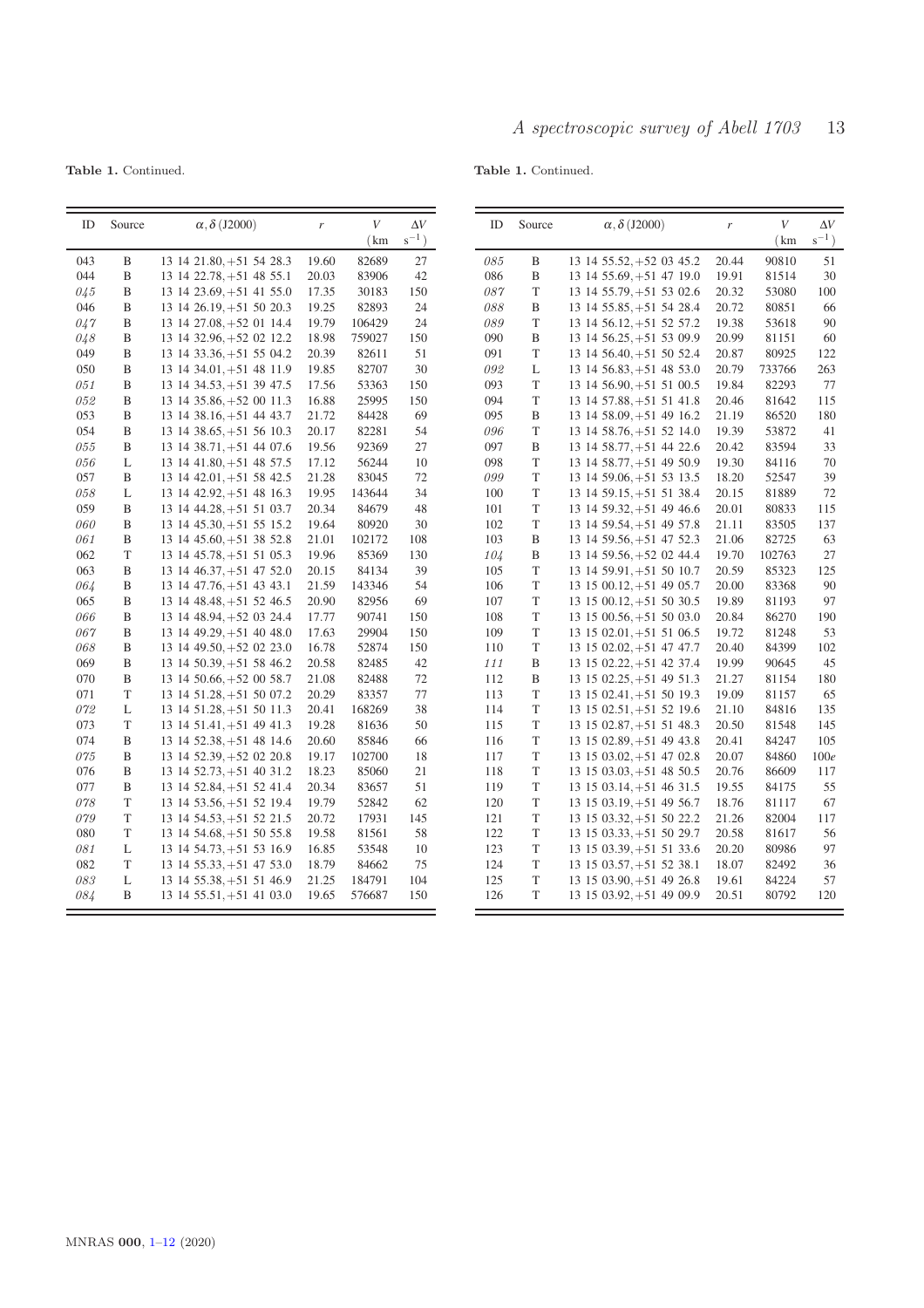# 14 W. Boschin et al.

Table 1. Continued.

# Table 1. Continued.

| ID  | Source | $\alpha$ , $\delta$ (J2000)    | r     | V      | $\Delta V$ |
|-----|--------|--------------------------------|-------|--------|------------|
|     |        |                                |       | (km)   | $s^{-1}$ ) |
| 127 | T      | 13 15 03.92, +51 50 44.8       | 19.92 | 81334  | 82         |
| 128 | B      | 13 15 04.05, +51 39 51.0       | 20.35 | 84110  | 48         |
| 129 | T      | 13 15 04.20, +51 50 04.4       | 20.26 | 80779  | 100        |
| 130 | B      | 13 15 04.26, +51 47 50.8       | 23.42 | 83942  | 300        |
| 131 | T      | 13 15 04.31, +51 47 22.6       | 20.55 | 83922  | 63         |
| 132 | T      | 13 15 04.33, +51 51 33.7       | 18.48 | 53157  | 75e        |
| 133 | T      | 13 15 04.35, +51 51 47.1       | 20.66 | 82945  | 92         |
| 134 | T      | 13 15 04.50, +51 49 11.1       | 21.57 | 84697  | 145        |
| 135 | T      | 13 15 04.84, +51 49 32.0       | 18.74 | 81410  | 65         |
| 136 | T      | 13 15 05.00, +51 50 02.7       | 19.33 | 83533  | 72         |
| 137 | B      | 13 15 05.04, +51 46 06.3       | 22.58 | 87210  | 150        |
| 138 | T      | 13 15 05.04, +51 52 08.2       | 20.27 | 81517  | 105        |
| 139 | T      | 13 15 05.10, +51 49 54.0       | 20.50 | 81889  | 102        |
| 140 | B      | $13\;15\;05.18,+52\;03\;06.9$  | 20.05 | 81331  | 30         |
| 141 | T      | 13 15 05.24, +51 49 02.6       | 16.76 | 84697  | 75         |
| 142 | T      | 13 15 05.28, +51 48 35.3       | 20.92 | 83155  | 80         |
| 143 | T      | 13 15 05.29, +51 47 53.1       | 18.37 | 79194  | 32         |
| 144 | B      | 13 15 05.32, +51 45 36.5       | 22.04 | 82923  | 150        |
| 145 | T      | $13\;15\;05.50,+51\;50\;01.7$  | 20.46 | 81449  | 72         |
| 146 | T      | 13 15 05.75, +51 52 31.7       | 19.15 | 83298  | 54         |
| 147 | T      | $13\;15\;05.92,+51\;48\;45.1$  | 19.16 | 82249  | 65         |
| 148 | T      | 13 15 06.02, +51 49 01.4       | 21.22 | 79868  | 97         |
| 149 | T      | $13\ 15\ 06.17, +51\ 49\ 43.0$ | 20.60 | 83816  | 75         |
| 150 | T      | 13 15 06.24, +51 48 34.9       | 18.34 | 82684  | 117        |
| 151 | L      | 13 15 06.36, +51 54 27.9       | 18.13 | 82178  | 12         |
| 152 | T      | 13 15 06.52, +51 51 00.5       | 19.72 | 26235  | 100e       |
| 153 | T      | 13 15 06.68, +51 48 00.3       | 20.08 | 85795  | 75         |
| 154 | T      | 13 15 06.69, +51 47 16.3       | 19.69 | 116336 | 288e       |
| 155 | T      | 13 15 06.96, +51 49 25.8       | 19.69 | 85901  | 72         |
| 156 | T      | $13$ 15 07.05, $+51$ 50 49.9   | 20.46 | 83602  | 100        |
| 157 | T      | 13 15 07.27, +51 51 20.6       | 20.07 | 84067  | 80         |
| 158 | T      | 13 15 07.41, +51 48 22.6       | 19.05 | 85381  | 37         |
| 159 | T      | 13 15 07.43, +51 48 37.9       | 21.34 | 83013  | 102        |
| 160 | B      | 13 15 07.45, +51 39 35.6       | 20.00 | 84730  | 51         |
| 161 | T      | 13 15 07.47, +51 47 36.2       | 20.81 | 83184  | 105        |
| 162 | T      | 13 15 07.71, +51 51 03.4       | 17.80 | 25921  | 100e       |
| 163 | T      | $13\;15\;07.83,+51\;48\;58.0$  | 18.55 | 84172  | 62         |
| 164 | T      | 13 15 08.08, +51 48 48.6       | 19.19 | 84643  | 82         |
| 165 | T      | 13 15 08.08, +51 53 08.0       | 18.93 | 85814  | 49         |
| 166 | T      | 13 15 08.11, +51 52 17.0       | 20.64 | 81998  | 97         |
| 167 | T      | 13 15 08.19, +51 51 53.9       | 18.88 | 82376  | 42         |
| 168 | T      | 13 15 08.21, +51 48 28.9       | 20.78 | 87478  | 106        |
|     |        |                                |       |        |            |

| ID  | Source | $\alpha$ , $\delta$ (J2000)    | r     | $\bar{V}$ | $\Delta V$ |
|-----|--------|--------------------------------|-------|-----------|------------|
|     |        |                                |       | (km       | $s^{-1}$ ) |
| 169 | B      | 13 15 08.83, +51 45 45.5       | 23.01 | 83372     | 150        |
| 170 | B      | 13 15 08.91, +51 46 22.4       | 22.31 | 81094     | 150        |
| 171 | T      | 13 15 08.91, +51 49 06.7       | 20.99 | 82229     | 180        |
| 172 | T      | 13 15 09.01, +51 49 55.8       | 20.43 | 87915     | 112        |
| 173 | T      | 13 15 09.40, +51 47 21.7       | 19.78 | 84361     | 55         |
| 174 | T      | 13 15 09.76, +51 48 21.5       | 20.74 | 81446     | 107e       |
| 175 | T      | 13 15 09.97, +51 53 31.5       | 21.04 | 184767    | 60         |
| 176 | T      | 13 15 10.01, +51 52 43.6       | 20.31 | 124393    | 165        |
| 177 | B      | 13 15 10.05, +51 43 13.3       | 20.20 | 83252     | 45         |
| 178 | T      | 13 15 10.11, +51 52 23.2       | 19.87 | 93275     | 107        |
| 179 | T      | 13 15 10.15, +51 50 03.2       | 19.31 | 82684     | 117        |
| 180 | T      | $13\ 15\ 10.18, +51\ 53\ 20.0$ | 19.93 | 52960     | 100e       |
| 181 | T      | 13 15 11.06, +51 49 03.2       | 17.82 | 52937     | 62         |
| 182 | B      | 13 15 11.06, +51 46 53.8       | 21.97 | 80644     | 180        |
| 183 | B      | 13 15 11.07, +51 45 57.7       | 21.36 | 82923     | 150        |
| 184 | B      | 13 15 11.19, +51 48 23.3       | 20.73 | 85069     | 63         |
| 185 | B      | 13 15 11.20, +51 44 18.2       | 20.53 | 84958     | 69         |
| 186 | T      | 13 15 11.50, +51 46 41.5       | 19.77 | 80732     | 54         |
| 187 | T      | 13 15 11.59, +51 49 20.4       | 19.04 | 80514     | 55         |
| 188 | B      | 13 15 11.96, +51 45 53.0       | 20.55 | 81891     | 54         |
| 189 | T      | 13 15 12.03, +51 47 22.4       | 19.55 | 81821     | 72         |
| 190 | T      | 13 15 13.47, +51 50 04.9       | 19.04 | 86158     | 57         |
| 191 | T      | 13 15 13.56, +51 49 49.2       | 19.34 | 82611     | 65         |
| 192 | T      | 13 15 13.73, +51 49 39.5       | 20.39 | 85308     | 80         |
| 193 | T      | 13 15 13.73, +51 49 55.1       | 20.18 | 83418     | 125        |
| 194 | T      | 13 15 13.73, +51 51 50.1       | 20.91 | 795600    | 335e       |
| 195 | T      | 13 15 13.98, +51 49 10.8       | 19.75 | 80841     | 90         |
| 196 | T      | 13 15 14.53, +51 50 03.3       | 19.63 | 81590     | 50         |
| 197 | T      | 13 15 14.69, +51 48 17.7       | 20.18 | 82642     | 100        |
| 198 | T      | 13 15 14.72, +51 47 20.1       | 20.43 | 82698     | 102        |
| 199 | T      | 13 15 14.81, +51 48 30.1       | 20.36 | 79793     | 72         |
| 200 | T      | 13 15 15 18, +51 48 04.1       | 18.90 | 82526     | 62         |
| 201 | T      | 13 15 16.11, +51 47 46.8       | 19.66 | 85026     | 65         |
| 202 | T      | 13 15 16.29, +51 50 23.4       | 18.86 | 82002     | 52         |
| 203 | B      | 13 15 17.14, +51 57 05.6       | 19.90 | 84035     | 33         |
| 204 | B      | 13 15 17.17, +51 53 57.6       | 19.44 | 80425     | 24         |
| 205 | B      | 13 15 17.62, +51 42 00.2       | 22.14 | 207031    | 45         |
| 206 | T      | 13 15 17.69, +51 47 25.6       | 20.32 | 116791    | 88         |
| 207 | B      | 13 15 18.03, +52 00 55.0       | 19.80 | 82938     | 30         |
| 208 | B      | 13 15 18.38, +51 51 41.3       | 20.21 | 102454    | 30         |
| 209 | T      | 13 15 18.91, +51 48 43.7       | 19.48 | 85388     | 60         |
| 210 | T      | 13 15 19.72, +51 48 08.1       | 19.66 | 82082     | 70         |